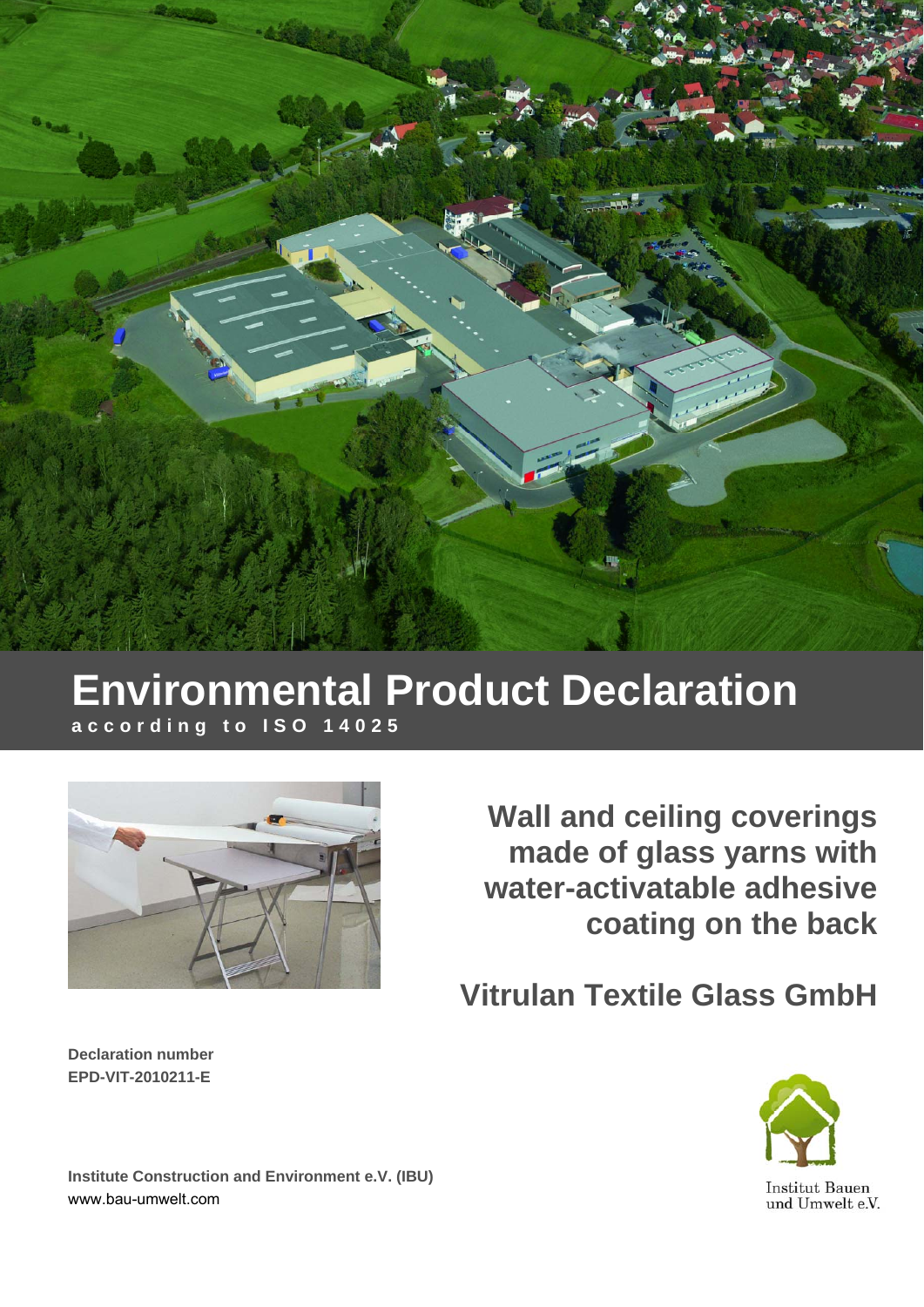|                                                                                                                                                                                                                                                                                                                                                                                                                                                                                                                                                                                                      |                                                | <b>Brief version</b><br><b>Umwelt-</b><br><b>Produktdeklaration</b><br><b>Environmental</b><br><b>Product Declaration</b> |
|------------------------------------------------------------------------------------------------------------------------------------------------------------------------------------------------------------------------------------------------------------------------------------------------------------------------------------------------------------------------------------------------------------------------------------------------------------------------------------------------------------------------------------------------------------------------------------------------------|------------------------------------------------|---------------------------------------------------------------------------------------------------------------------------|
| <b>Institute Construction and</b><br><b>Environment e.V. (IBU)</b><br>www.bau-umwelt.com                                                                                                                                                                                                                                                                                                                                                                                                                                                                                                             |                                                | <b>Programme holder</b>                                                                                                   |
| <b>Vitrulan Textile Glass GmbH</b><br><b>Bernecker Str. 8</b><br>D-95509 Marktschorgast                                                                                                                                                                                                                                                                                                                                                                                                                                                                                                              | <b>Vitrulan</b><br><b>Textile Glass</b>        | <b>Declaration holder</b>                                                                                                 |
| EPD-VIT-2010211-E                                                                                                                                                                                                                                                                                                                                                                                                                                                                                                                                                                                    |                                                | <b>Declaration number</b>                                                                                                 |
| Wall and ceiling coverings made of glass yarns with water-activatable adhesive<br>coating on the back<br>This Declaration is an Environmental Product Declaration in accordance with ISO 14025 and de-<br>scribes the environmental features of the construction products outlined here. It intends to promote the<br>development of construction which is compatible with the environment and health.<br>This validated Declaration discloses all of the relevant environmental data.<br>This Declaration is based on the PCR "Glass wall and ceiling coverings" document, 2010 (/PCR<br>$2010/$ ). |                                                | <b>Declared</b><br>construction products                                                                                  |
| This validated Declaration entitles the holder to bear the symbol of the Institut Bauen und Umwelt e.V.<br>It exclusively applies for the products referred to for a period of three years from the date of issue.<br>The Declaration holder is liable for the details and documentation upon which the evaluation is based.                                                                                                                                                                                                                                                                         |                                                | <b>Validity</b>                                                                                                           |
| The Declaration is complete and comprises in detail:<br>• Product definition and physical construction data<br>• Details on base materials and material origin<br>• Description of the product manufacturing process<br>• Information on product processing<br>• Data on the utilisation status, extraordinary effects and re-use phase<br>• Results of the Life Cycle Assessment<br>• Documentation and tests                                                                                                                                                                                       |                                                | <b>Content of the</b><br><b>Declaration</b>                                                                               |
| 1 October 2010                                                                                                                                                                                                                                                                                                                                                                                                                                                                                                                                                                                       |                                                | <b>Issue date</b>                                                                                                         |
| Wirermayer                                                                                                                                                                                                                                                                                                                                                                                                                                                                                                                                                                                           |                                                | <b>Signatures</b>                                                                                                         |
| Prof. Dr.-Ing. Horst J. Bossenmayer<br>(President of Institut Bauen und Umwelt)                                                                                                                                                                                                                                                                                                                                                                                                                                                                                                                      |                                                |                                                                                                                           |
| This Declaration and the regulations upon which it is based have been tested by the independent<br>Committee of Experts (SVA) in line with ISO 14025.                                                                                                                                                                                                                                                                                                                                                                                                                                                |                                                | <b>Testing the Declaration</b>                                                                                            |
| 4.14                                                                                                                                                                                                                                                                                                                                                                                                                                                                                                                                                                                                 |                                                | <b>Signatures</b>                                                                                                         |
| Prof. Dr.-Ing. Hans-Wolf Reinhardt (Chairman of the SVA)                                                                                                                                                                                                                                                                                                                                                                                                                                                                                                                                             | Dr. Frank Werner (tester appointed by the SVA) |                                                                                                                           |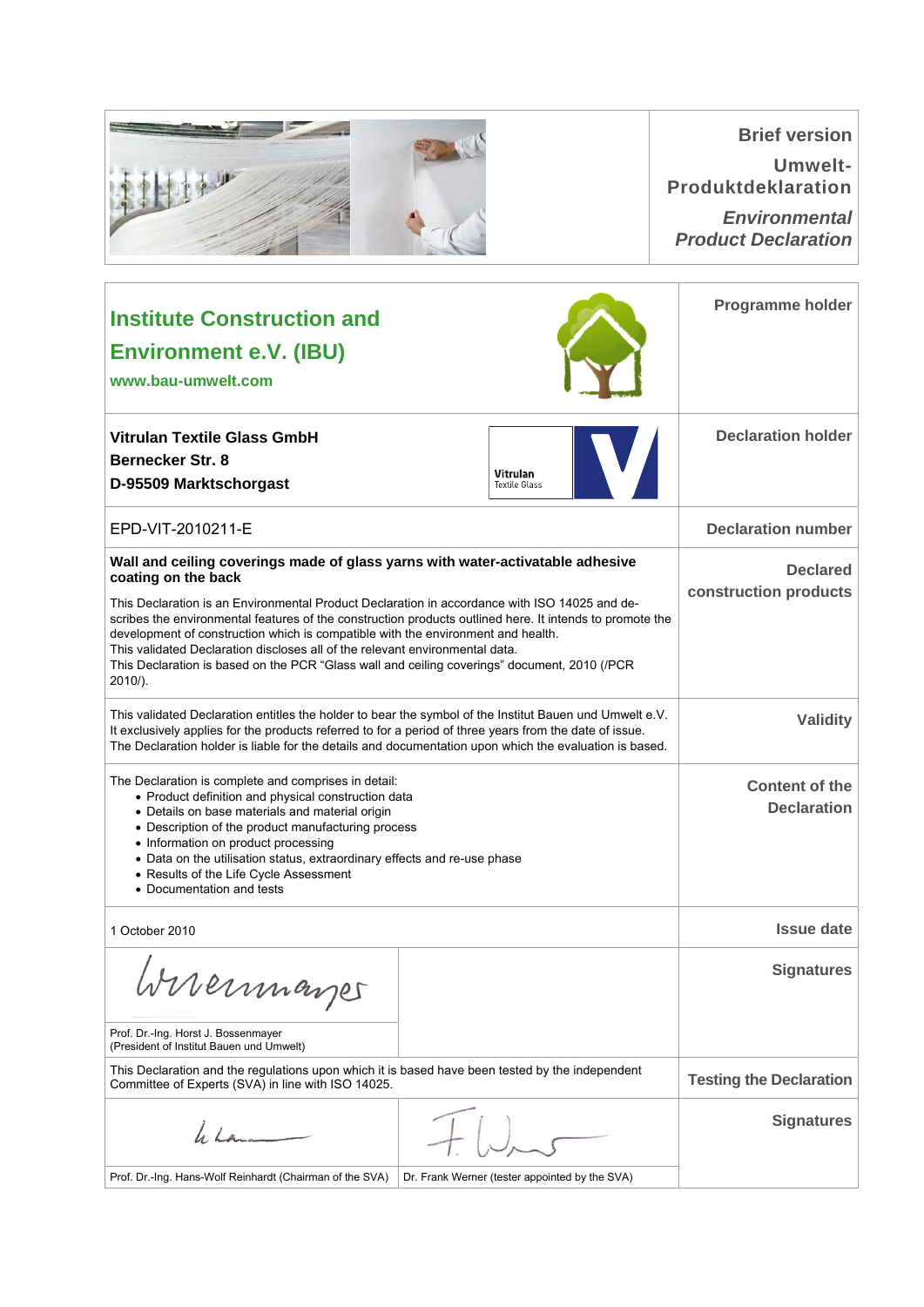## **Brief version**

**Umwelt-Produktdeklaration**

*Environmental Product Declaration*

| Wall and ceiling coverings made of glass yarns with water-activatable adhesive coating on the back<br>are structured, patterned or practically smooth fabrics comprising glass yarns arranged vertically and                                                                                                                                                                                                                                                                                                                                                                                                                                                                                                                                                      |                                                                                                   |                  | <b>Product description</b>                            |
|-------------------------------------------------------------------------------------------------------------------------------------------------------------------------------------------------------------------------------------------------------------------------------------------------------------------------------------------------------------------------------------------------------------------------------------------------------------------------------------------------------------------------------------------------------------------------------------------------------------------------------------------------------------------------------------------------------------------------------------------------------------------|---------------------------------------------------------------------------------------------------|------------------|-------------------------------------------------------|
| horizontally, usually with a fixed non-slip finish based on starch and plastic.                                                                                                                                                                                                                                                                                                                                                                                                                                                                                                                                                                                                                                                                                   |                                                                                                   |                  |                                                       |
| The products outlined here are exclusively used as functional and decorative wall and ceiling cover-<br>ings in interior applications.                                                                                                                                                                                                                                                                                                                                                                                                                                                                                                                                                                                                                            |                                                                                                   |                  | <b>Area of application</b>                            |
| <b>Areas of application:</b>                                                                                                                                                                                                                                                                                                                                                                                                                                                                                                                                                                                                                                                                                                                                      |                                                                                                   |                  |                                                       |
| <b>Representation areas</b>                                                                                                                                                                                                                                                                                                                                                                                                                                                                                                                                                                                                                                                                                                                                       | e.g. company buildings / public buildings /<br>catering trade / sales area                        |                  |                                                       |
| Play and learning areas                                                                                                                                                                                                                                                                                                                                                                                                                                                                                                                                                                                                                                                                                                                                           | e.g. kindergartens / crèches / schools / colleges                                                 |                  |                                                       |
| <b>Residential applications</b>                                                                                                                                                                                                                                                                                                                                                                                                                                                                                                                                                                                                                                                                                                                                   | e.g. private accommodation / rented accommoda<br>tion / social housing                            |                  |                                                       |
| Wet areas                                                                                                                                                                                                                                                                                                                                                                                                                                                                                                                                                                                                                                                                                                                                                         | e.g. indoor swimming pools / spa centres /<br>private bathrooms                                   |                  |                                                       |
| <b>Hygiene areas</b>                                                                                                                                                                                                                                                                                                                                                                                                                                                                                                                                                                                                                                                                                                                                              | e.g. doctors' surgeries / hospitals / laboratories /<br>OP areas / intensive care / nursing homes |                  |                                                       |
| <b>Production areas</b>                                                                                                                                                                                                                                                                                                                                                                                                                                                                                                                                                                                                                                                                                                                                           | e.g. bakeries / abattoirs / industrial kitchens                                                   |                  |                                                       |
| The Life Cycle Assessment has been performed in accordance with DIN EN ISO 14040 and DIN EN<br>ISO 14044, the requirements of the IBU Guidelines as regards Type III Declarations and the specific<br>rules governing wall and ceiling coverings made of glass yarns with water-activatable adhesive coat-<br>ing on the back. Specific plant data on the products tested as well as data from the "GaBi 4" data base<br>was applied. The Life Cycle Assessment comprises the life cycle stages of raw material and energy<br>exploitation, raw material transport and the actual manufacture of wall and ceiling coverings made of<br>glass yarns with water-activatable adhesive coating on the back, including the manufacture and dis-<br>posal of packaging. |                                                                                                   |                  | <b>Life Cycle Assessment</b><br>framework             |
| Wall and ceiling coverings made of glass yarns with water-activatable                                                                                                                                                                                                                                                                                                                                                                                                                                                                                                                                                                                                                                                                                             | adhesive coating on the back                                                                      |                  | <b>Results of the</b><br><b>Life Cycle Assessment</b> |
| Analysis factor                                                                                                                                                                                                                                                                                                                                                                                                                                                                                                                                                                                                                                                                                                                                                   | <b>Declared unit</b>                                                                              | <b>Product</b>   |                                                       |
| Non-regenerative primary energy                                                                                                                                                                                                                                                                                                                                                                                                                                                                                                                                                                                                                                                                                                                                   | [MJ]                                                                                              |                  |                                                       |
|                                                                                                                                                                                                                                                                                                                                                                                                                                                                                                                                                                                                                                                                                                                                                                   |                                                                                                   | 14.64            |                                                       |
| Regenerative primary energy                                                                                                                                                                                                                                                                                                                                                                                                                                                                                                                                                                                                                                                                                                                                       | [MJ]                                                                                              | 1.42             |                                                       |
| (Global warming potential (GWP 100 years)                                                                                                                                                                                                                                                                                                                                                                                                                                                                                                                                                                                                                                                                                                                         | [kg CO <sub>2</sub> equiv.]                                                                       | 7.60E-01         |                                                       |
| Ozone depletion potential (ODP)                                                                                                                                                                                                                                                                                                                                                                                                                                                                                                                                                                                                                                                                                                                                   | [kg R11 equiv.]                                                                                   | 6.36E-08         |                                                       |
| Acidification potential (AP)                                                                                                                                                                                                                                                                                                                                                                                                                                                                                                                                                                                                                                                                                                                                      | [kg $SO2$ equiv.]                                                                                 | 4.05E-03         |                                                       |
| Overfertilisation potential (NP)                                                                                                                                                                                                                                                                                                                                                                                                                                                                                                                                                                                                                                                                                                                                  | [kg $PO43$ equiv.]                                                                                | 2.65E-04         |                                                       |
| (Photochemical ozone creation potential (POCP)                                                                                                                                                                                                                                                                                                                                                                                                                                                                                                                                                                                                                                                                                                                    | [kg $C_2H_4$ equiv.]                                                                              | 2.04E-04         |                                                       |
| Created by: Vitrulan Textile Glass GmbH, Marktschorgast in<br>co-operation with PE INTERNATIONAL, Leinfelden-Echterdingen                                                                                                                                                                                                                                                                                                                                                                                                                                                                                                                                                                                                                                         |                                                                                                   | PE INTERNATIONAL |                                                       |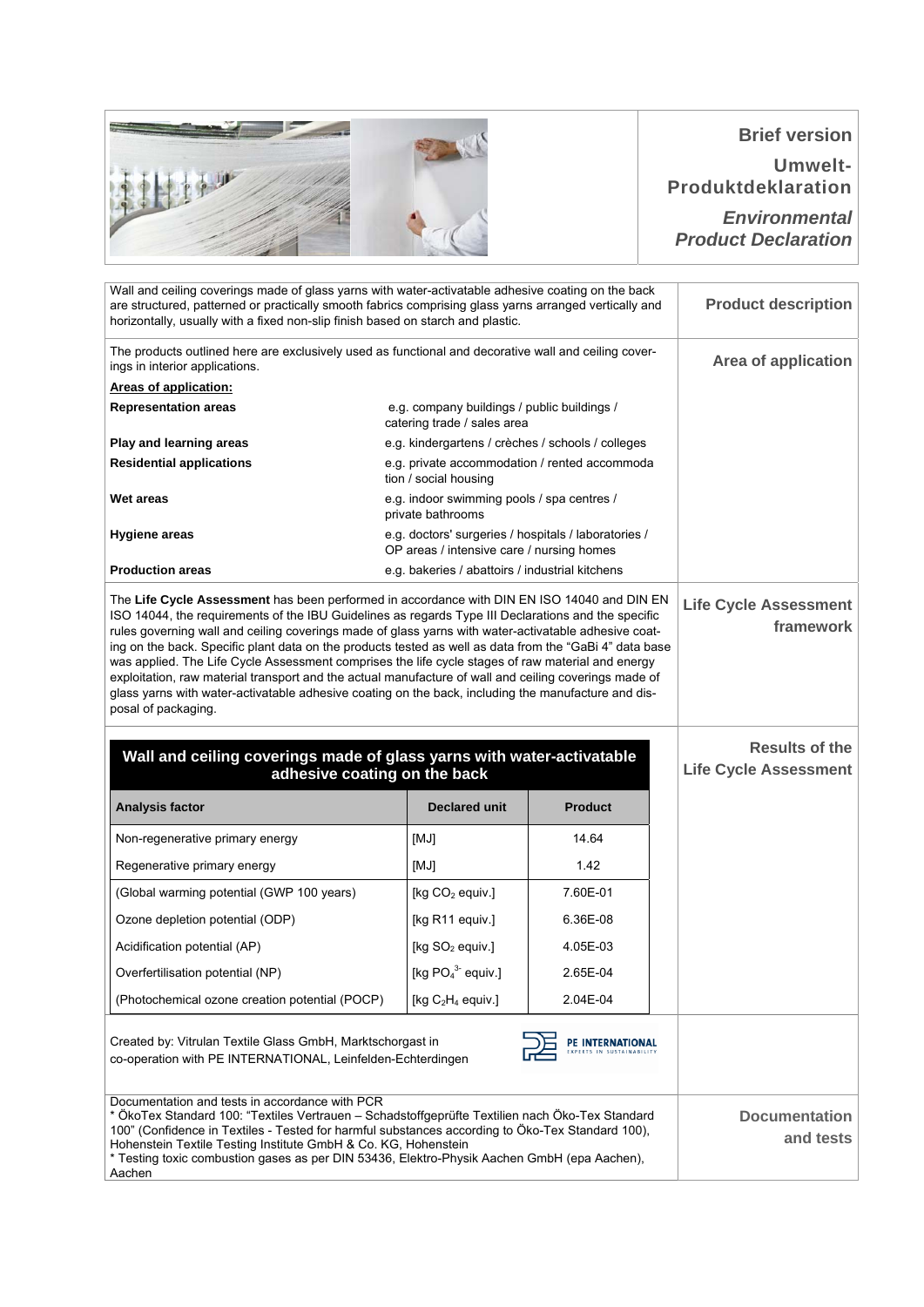

**Area of** 

Product group: Glass wall and ceiling covering<br>
Declaration holder: Vitrulan Textile Glass GmbH<br>
201-10-2010 Declaration holder: Vitrulan Textile Glass GmbH<br>Declaration number: EPD-VIT-2010211-E Declaration number: EPD-VIT-2010211-E

| applicability                                                                                     | water-activatable adhesive coating on the back. The Life Cycle Assessment<br>data was recorded in 2009 by Vitrulan Textile Glass GmbH in Marktschor-<br>gast, Germany.                                                                                                                                                                                                                                                                                                                                                                                                                                                                                                                                                                |
|---------------------------------------------------------------------------------------------------|---------------------------------------------------------------------------------------------------------------------------------------------------------------------------------------------------------------------------------------------------------------------------------------------------------------------------------------------------------------------------------------------------------------------------------------------------------------------------------------------------------------------------------------------------------------------------------------------------------------------------------------------------------------------------------------------------------------------------------------|
| <b>Product definition</b><br>1                                                                    |                                                                                                                                                                                                                                                                                                                                                                                                                                                                                                                                                                                                                                                                                                                                       |
| <b>Product definition</b>                                                                         | Wall and ceiling coverings made of glass yarns with water-activatable adhesive<br>coating on the back are structured, patterned or practically smooth fabrics com-<br>prising glass yarns arranged vertically and horizontally, usually with a fixed non-<br>slip finish based on starch and plastic. They are used for both functional and<br>decorative purposes. The water-activatable adhesive is already applied to the<br>fabric backing to facilitate work and reduce processing times for the user. This<br>adhesive can be easily activated using the "Aqua-Quick device" specially devel-<br>oped for this purpose.                                                                                                         |
| <b>Application</b>                                                                                | The products referred to here are exclusively used in interior applications as wall<br>and ceiling coverings. Thanks to their variety of design and elegant appearance,<br>they can be used for both decorative purposes and multiple functional purposes,<br>e.g. anti-crack reinforcement in plaster and drywall construction as well as for<br>bridging cracks. Owing to their resistance to impact and piercing, abrasion, dis-<br>infectant and cleaning agents, water vapour permeability, fire safety, compatibil-<br>ity in terms of harmful substances and foodstuffs as well as suitability for allergy<br>sufferers, these coverings can also be used in applications with high require-<br>ments on hygiene, for example. |
| <b>Placing on the</b><br>market / Applica-<br>tion rules                                          | On the basis of the current state of the art, there are no rules governing placing<br>wall and ceiling coverings made of glass yarns on the market.                                                                                                                                                                                                                                                                                                                                                                                                                                                                                                                                                                                   |
| <b>Quality assurance</b>                                                                          | Internal monitoring:<br>Development, manufacture and distribution of functional and decorative glass<br>wall and ceiling coverings under application of a Quality Management System<br>in accordance with DIN EN ISO 9001:2008<br>Certified external monitoring / annually:<br>In accordance with the framework conditions governing the "Öko-Tex® Stan-<br>dard 100"<br>Certified external monitoring / every 5 years:<br>In accordance with the framework conditions governing "Fire testing"                                                                                                                                                                                                                                       |
| Delivery status,<br><b>Features</b>                                                               | Weight $[g/m^2]$<br>35.00 to 350.00<br>Roll length [m]<br>10.00 to $50.00 + 0.2$<br>Roll width [cm]<br>$100.00 \pm 0.1$<br>Thickness [mm]<br>0.30 to 1.20                                                                                                                                                                                                                                                                                                                                                                                                                                                                                                                                                                             |
| <b>Technical con-</b><br>struction data<br>(thermal protec-<br>tion, moisture<br>protection etc.) | The physical variables of wall and ceiling coverings made of glass yarns with<br>water-activatable adhesive coating on the back are not indicated and are not<br>based on the corresponding approvals, supplier specifications or values specified<br>in other guidelines.<br>The following values are tested in-house:<br>- Tear resistance to DIN EN ISO 13934-1                                                                                                                                                                                                                                                                                                                                                                    |

This document refers to wall and ceiling coverings made of glass yarns with

- Elongation on breaking load as per DIN EN ISO 13934-1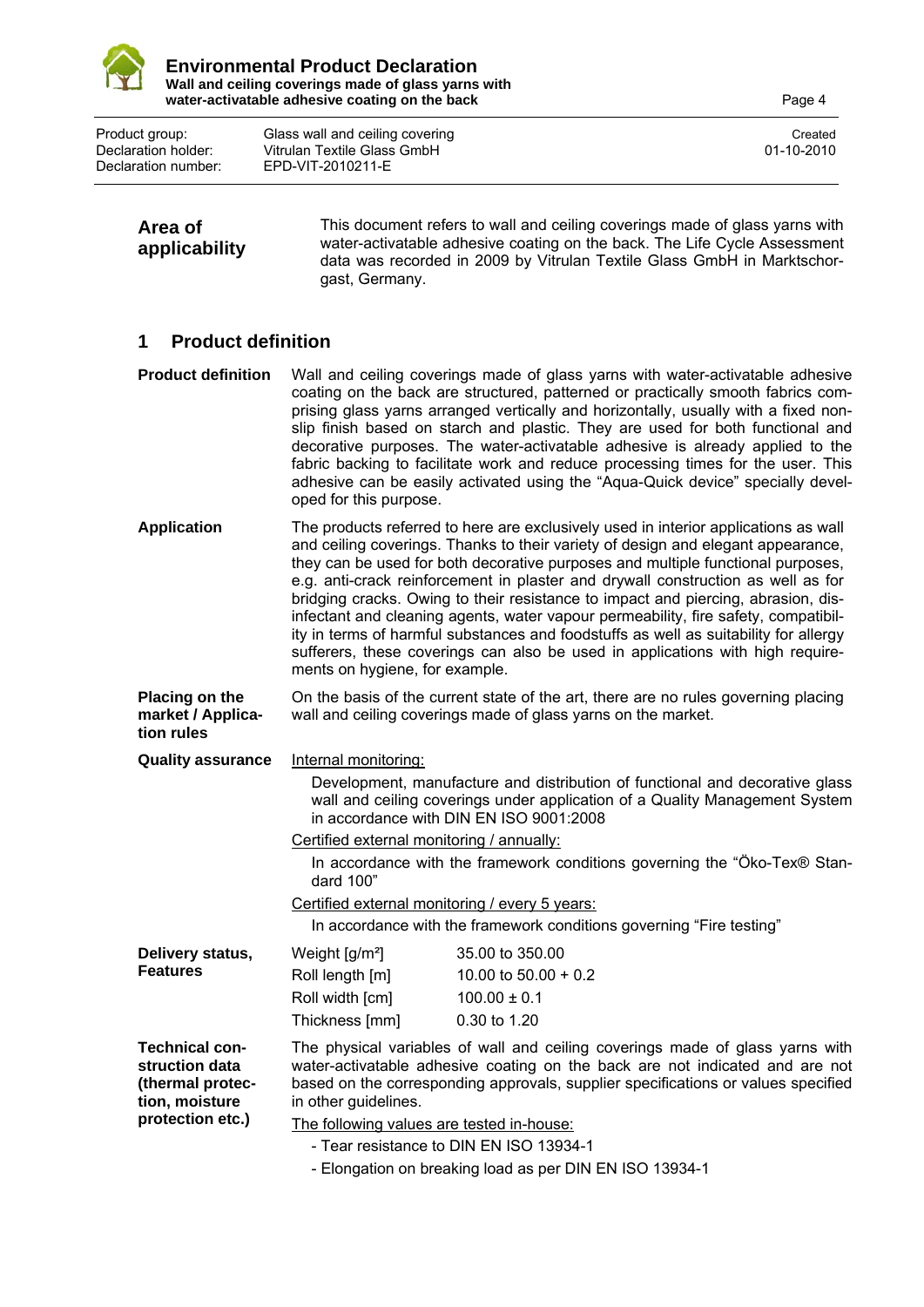

#### Product group: Glass wall and ceiling covering Created Created Created Created Declaration holder: Vitrulan Textile Glass GmbH 01-10-2010 Declaration number: EPD-VIT-2010211-E

#### **Table 1: Technical data (tear resistance and elongation)**

| Fabric      | Tear resistance      |            |                        |            |
|-------------|----------------------|------------|------------------------|------------|
| Aqua fabric | Warp $_{\text{min}}$ | 500 N/5cm  | $W$ eft <sub>min</sub> | 380 N/5cm  |
|             | War $\rm{p_{max}}$   | 2720 N/5cm | $W$ eft <sub>max</sub> | 2010 N/5cm |
| Fabric      | Elongation           |            |                        |            |
| Aqua fabric | Warp $_{\text{min}}$ | 1.40%      | $W$ eft <sub>min</sub> | 1.40%      |
|             | Warp <sub>max</sub>  | 3.80%      | Weft <sub>max</sub>    | 4.50%      |

**Fire protection** Building material classification in accordance with EN EN 13501-1:2007 (DIN EN 13501-1) or applicable national regulation: Class B-s1, d0

### **2 Base materials**

**Base materials, Primary products**  Glass: The exact mixture composition for manufacturing C- and E-glass depends on the composition of the individual raw glass materials. Typical components of C- and E-glass are:

#### **Table 2: Components of C- and E-glass**

| <b>Components</b>              | C-glass       | E-glass       |
|--------------------------------|---------------|---------------|
| SiO <sub>2</sub>               | $60.5 - 62.5$ | $53.0 - 57.0$ |
| $Al_2O_3$                      | $3.8 - 5.0$   | $12.0 - 15.0$ |
| $CaO + MgO$                    | $6.0 - 11.0$  | $22.0 - 26.0$ |
| $B_{2}O_{3}$                   | $4.0 - 6.0$   | $5.0 - 8.0$   |
| F,                             | $0.0 - 0.6$   | $0.0 - 0.6$   |
| $Na2O + K2O$                   | $15.0 - 17.0$ | $0.0 - 1.0$   |
| Fe <sub>2</sub> O <sub>3</sub> |               | 0.5           |
| ZnO                            | $0.0 - 0.5$   |               |

**Consumables / Additives**  Starch crosslinkers and thickeners are used as consumables and/or additives in the coating and adhesive as well as white pigments for the pigmented wall and ceiling coverings made of glass yarns.

### **Material definitions Raw glass materials for manufacturing the mixture:**

### **1. Sand**

Sand is a natural sediment rock with an  $SiO<sub>2</sub>$  content of approx. 99%.

### **2. Kaolin**

Kaolin is a natural mineral which contains kaolinite, a hydro aluminium silicate comprising  $Al_4(OH)_{8}[Si_4O_{10}]$ , as its main component.

The exact composition depends on the respective deposit.

Typically, the SiO<sub>2</sub> content is approx. 45-50% and the  $Al_2O_3$  content is approx. 35-40%. The percentage of colouring oxides ( $Fe<sub>2</sub>O<sub>3</sub>$  and TiO<sub>2</sub>) is usually less than 1.5%.

### **3. Limestone**

Limestone refers to natural sediment rock largely comprising calcium carbonate CaCO<sub>3</sub>. The CaCO<sub>3</sub> content is usually  $> 95\%$ .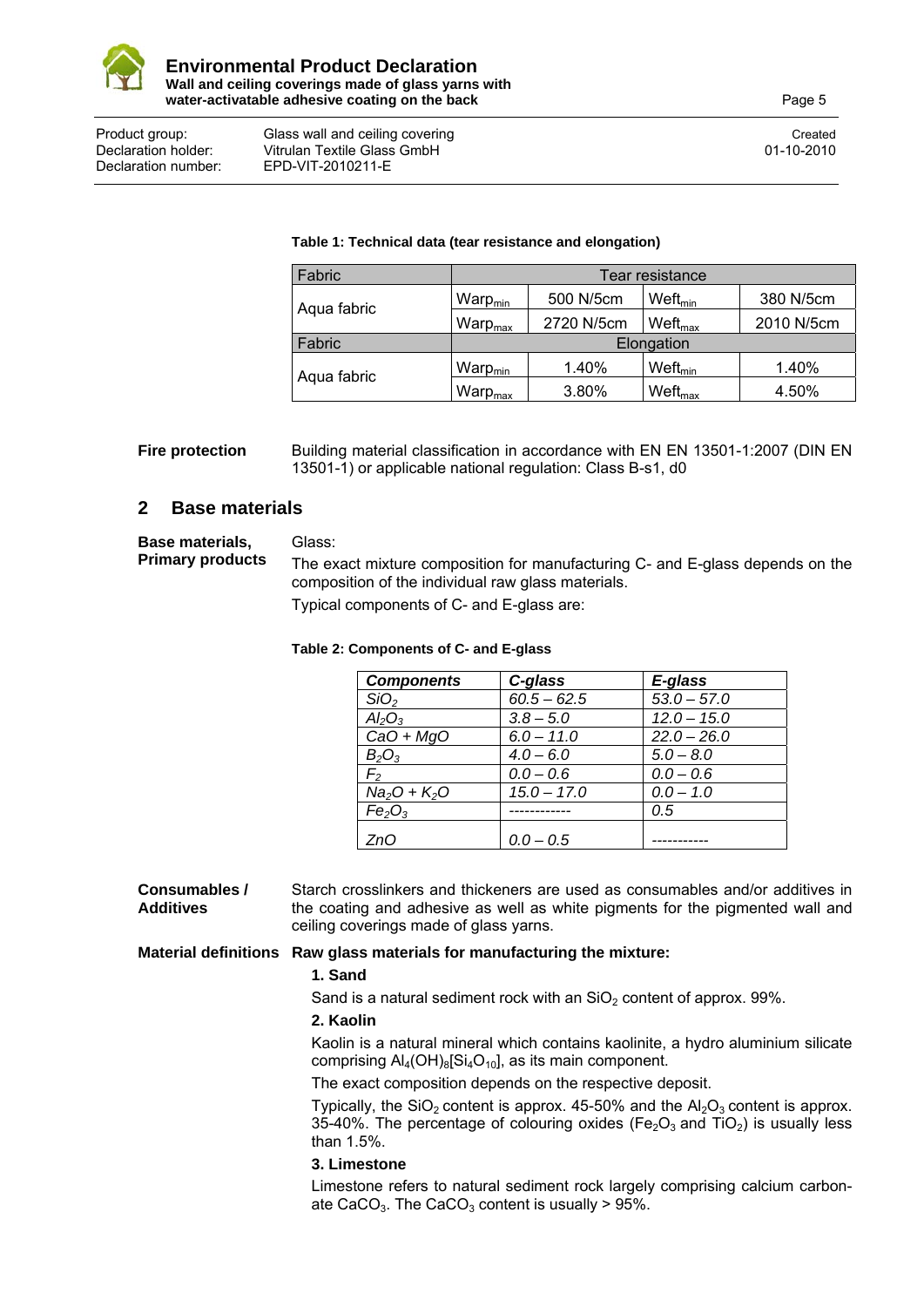

**Glass:** 

**1. C-glass:** Use as weft material **2. E-glass:** Use as weft and warp material **Coating / Adhesive:**  Comprising plastic dispersions made of modified potato starch and polymers dispersed in water, e.g. acrylate, polyvinyl acetate, EVA types **Harvesting raw materials and origin of materials Glass:**  Comprising natural raw materials available all over the world and extracted in regional quarrying **Coating / Adhesive:**  Modified potato starch is extracted from natural regenerative raw materials. The organic binders are largely extracted from crude oil. The average transport distance for the raw materials used covers a radius of 500 km from the manufacturing chemical industry. **Regional and general availability of raw materials**  o **Resources: Glass:**  Practically unlimited availability of natural mineral raw material deposits **Potato starch:**  Regenerative perennial raw material which is not susceptible to shortage **Binders:** Fossil deposits of raw materials are limited with the result that shortages can be anticipated in the future. o **Recycling and secondary materials:** 

#### **Glass:**

Uncoated waste glass materials are recycled and directed to the fleece manufacturing processes.

### **3 Product manufacture**

| <b>Product</b> | <b>Manufacturing textile glass yarns</b>                                                                                                                                                                                                                                                                                                                                                                                                                                                                                                                                                                                                                                                                                                                                                                                                   |
|----------------|--------------------------------------------------------------------------------------------------------------------------------------------------------------------------------------------------------------------------------------------------------------------------------------------------------------------------------------------------------------------------------------------------------------------------------------------------------------------------------------------------------------------------------------------------------------------------------------------------------------------------------------------------------------------------------------------------------------------------------------------------------------------------------------------------------------------------------------------|
| manufacture    | Electric furnaces are used to generate melted glass from a corresponding volume<br>of mixed glass. Glass yarns can be manufactured in a direct process or via an<br>intermediate product, so-called glass pellets.                                                                                                                                                                                                                                                                                                                                                                                                                                                                                                                                                                                                                         |
|                | Textile glass yarns are manufactured via the nozzle drawing process. During this<br>drawing process, the melted glass is drawn from the trough base as thin elemen-<br>tary threads. This trough base is made of a platinum and rhodium alloy, and fea-<br>tures several drill holes referred to as nozzles. The filaments emitted are received<br>by a delivery roller and stripped at a speed of up to 3600 m/minute while being<br>stretched to the desired filament diameter. The fibres are then cooled and sized.<br>The glass filaments are directed across a picking roll which combines the individ-<br>ual filaments as glass fibre strands before winding them on a bobbin. These<br>spools are then subjected to a drying process. The textile glass yarns are partially<br>textured to give the fabric structure more volume. |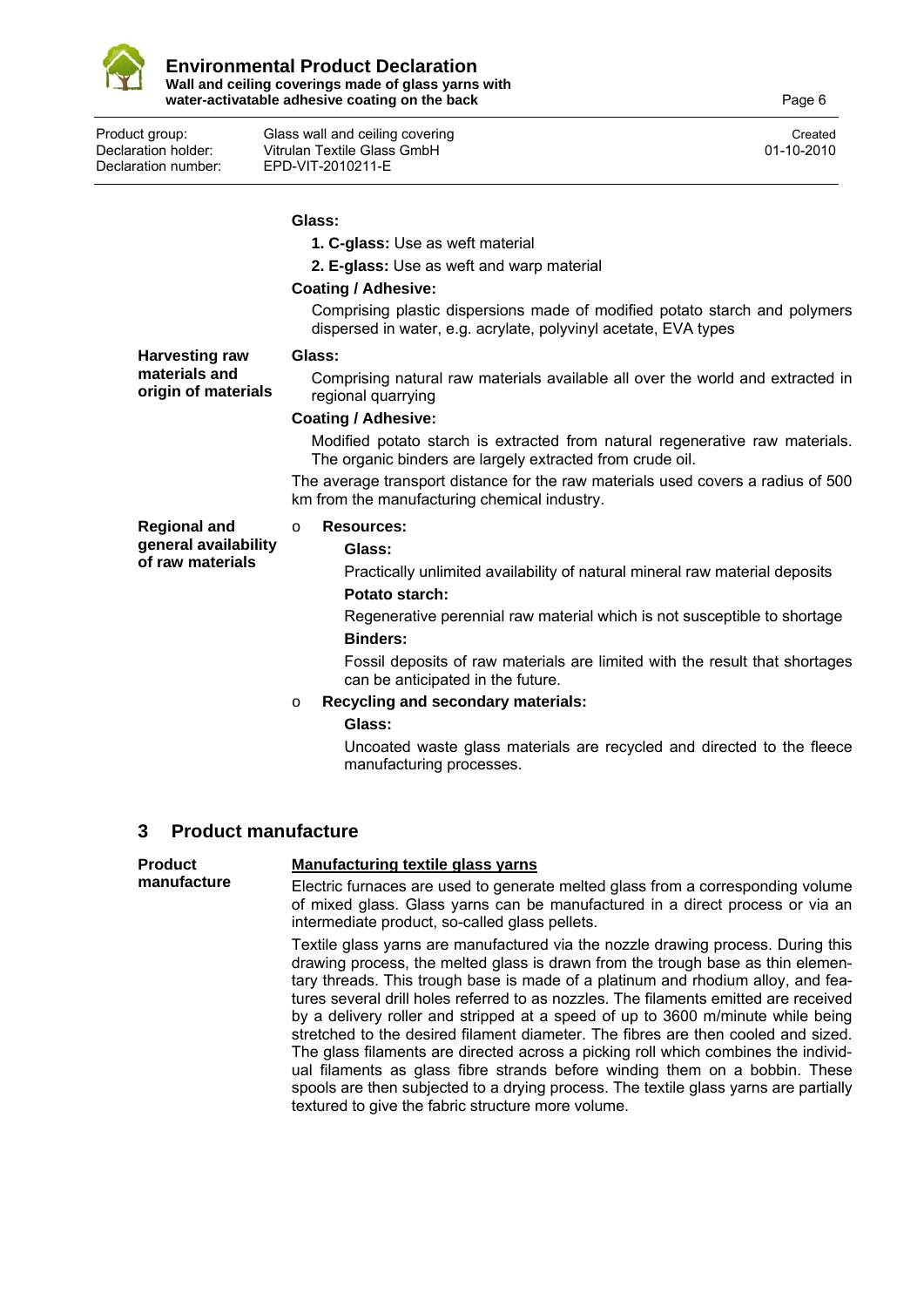

Product group: Glass wall and ceiling covering Created Created Created Created Declaration holder: Vitrulan Textile Glass GmbH<br>Declaration number: FPD-VIT-2010211-F Declaration number: EPD-VIT-2010211-E





### **Product manufacture**

Warp beam manufacture involves attaching the textile glass yarns to fibre creels and combining as warp beams.

In weaving, gripper needle and air-jet weaving looms generate textile glass fabric from the weft and warp materials. This is referred to as manufacturing fabric from glass yarns which are manufactured on weaving looms by means of crossing two thread systems.

These textile glass fabrics are attributed a non-slip coating using spray and silk screen printing machines and dried additionally using drying units.

In the packing area, the dried and coated fabric is wound and shortened in line with customer specifications.

In the packaging area, the picked wallpaper rolls are packaged individually before being sent for dispatch.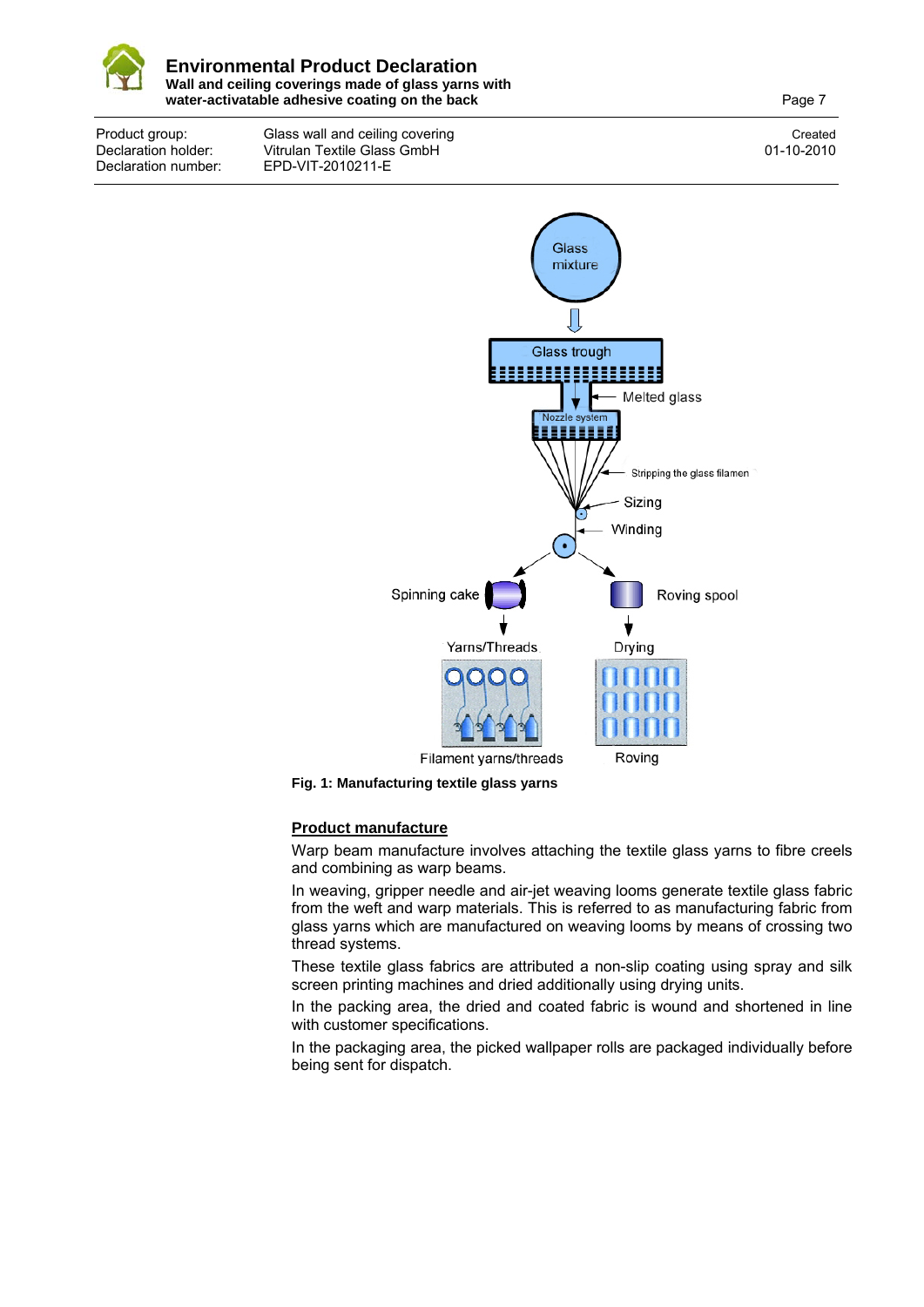

Product group: Glass wall and ceiling covering Created Created Created Created Declaration holder: Vitrulan Textile Glass GmbH 01-10-2010 Declaration number: EPD-VIT-2010211-E



**Fig. 2: Manufacturing the warp beam and fabric, and coating the fabric** 

**Health protection in manufacturing**  In line with the Ordinance on Hazardous Substances, Annex IV, no. 22, no biopersistent fibres or chemicals are used in the manufacturing and application process. Furthermore, no bio-persistent fibres or chemicals are put into circulation in line with the Chemicals Prohibition Regulation, no. 23 in the Annex to § 1. **Environmental protection in manufacturing**  The requisite statutory specifications are adhered to during the manufacturing process. Environmental pollution is reduced by managing production water within the circuit, for example.

### **4 Product processing**

**Processing recommendations**  Innovative fabrics with integrated, water-activatable adhesive on the back ensure swift and clean adhesion which in turn saves working time and costs.

> Depending on the product, the corresponding processing guidelines are included as inserts with the rolls as well as being described in brochures, safety data sheets and technical leaflets.

Important for all products:

Do not process under  $+8$  °C. Only use the same product series number for adjacent areas (please refer to imprint on box). Add 5-10 cm when cutting lengths for walls/ceilings. Cut off excess paper.

### 1 (preparing the surface):

The surface must be dry, clean and dimensionally stable. Uneven surfaces must be smoothed. Finishing marks should be ≤ 1 mm. Absorbent surfaces should be pre-treated with suitable primers.

### 2 (application using the Aqua-Quick device):

Pull the material through the Aqua-Quick device and fold loosely. The integrated adhesive is activated within approx. 1 minute; approx. 2-3 minutes are required for applying to ceilings. Please refer to the Aqua-Quick instructions for more information. The drying time at normal room temperature (18 °C) is 7-12 hours.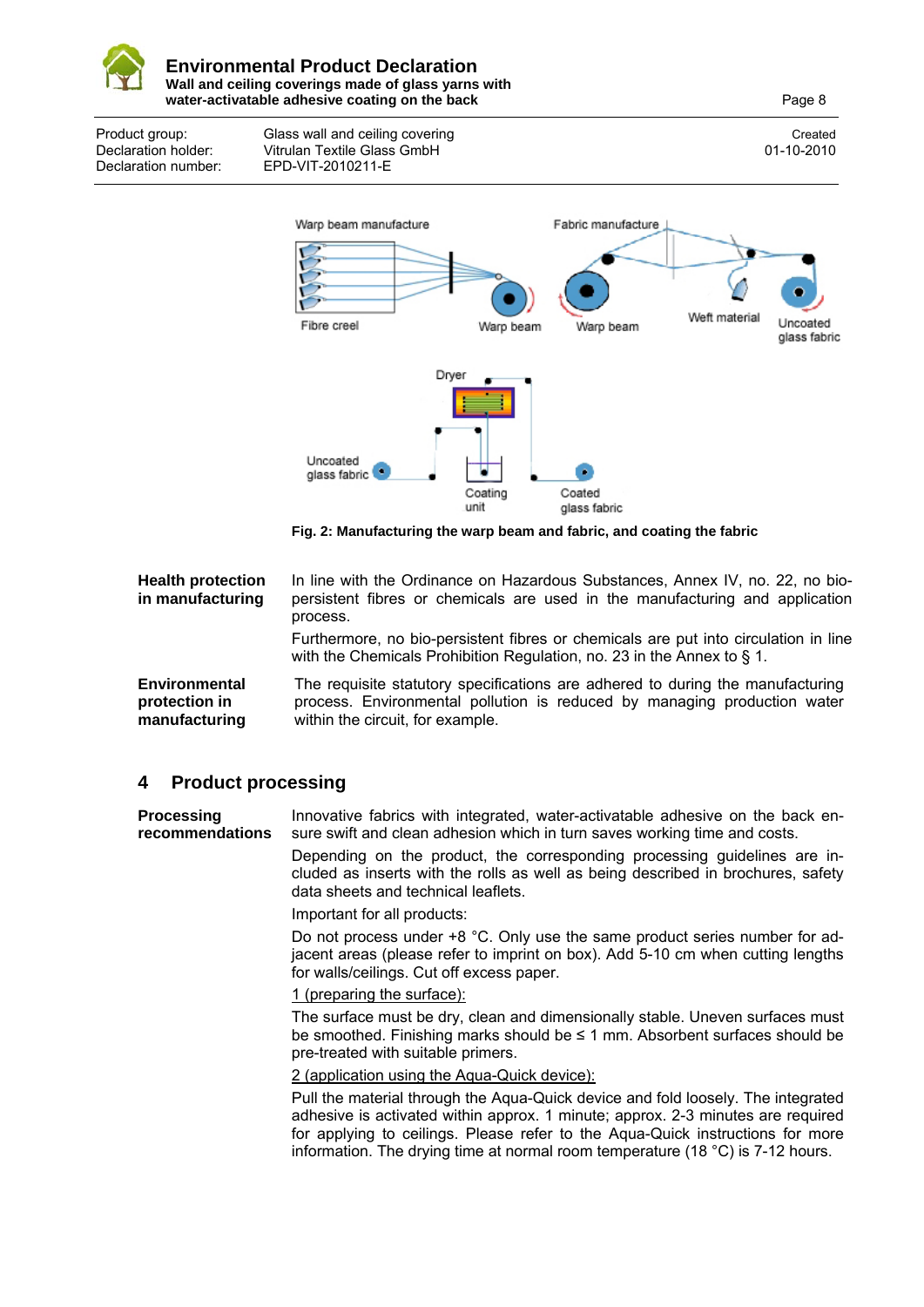

| Declaration holder:<br>Declaration number:         | Vitrulan Textile Glass GmbH<br>EPD-VIT-2010211-E                                                                                                                                                                                                    | 01-10-2010 |
|----------------------------------------------------|-----------------------------------------------------------------------------------------------------------------------------------------------------------------------------------------------------------------------------------------------------|------------|
|                                                    | 3 (avoiding differences in structure):                                                                                                                                                                                                              |            |
|                                                    | Never apply the product upside down or back to front. The coloured markings on<br>the back facilitate orientation. When glued, the markings on the back are 1 me-<br>tre apart from one length to the next.                                         |            |
|                                                    | 4 (butt joining):                                                                                                                                                                                                                                   |            |
|                                                    | The lengths must display good contact along the seams.                                                                                                                                                                                              |            |
|                                                    | 5 (pressing on and trimming):                                                                                                                                                                                                                       |            |
|                                                    | Apply sufficient pressure using the wallpaper spatula to press any bubbles out of<br>the fabric. Carefully press excess paper into the corner and trim along the edge<br>of a wallpaper spatula or cutting ruler using a sharp-bladed cutter knife. |            |
|                                                    | $6$ (coating):                                                                                                                                                                                                                                      |            |
|                                                    | 1st coat: Apply the paint consistently once the product has fully dried and ob-<br>serve the processing guidelines provided by the manufacturer.                                                                                                    |            |
|                                                    | 2nd coat: Do not apply until the 1st coat is fully dry.                                                                                                                                                                                             |            |
|                                                    | Unpigmented fabric: at least 2 coats required                                                                                                                                                                                                       |            |
|                                                    | Pigmented fabric: at least 1 coat required                                                                                                                                                                                                          |            |
|                                                    | The exact volumes required depend on the fabric structure and surface, and<br>should be established in a test on site.                                                                                                                              |            |
| Industrial safety /<br>Environmental<br>protection | The industrial safety measures outlined in the respective safety data sheets must<br>be observed.                                                                                                                                                   |            |
| <b>Residual materials</b>                          | Indication of the waste key in accordance with the AVV (List of Wastes Ordi-<br>nance)                                                                                                                                                              |            |
|                                                    | Residual manufacturing material:                                                                                                                                                                                                                    |            |
|                                                    | Commission communal facilities as regards recycling or disposal.                                                                                                                                                                                    |            |
|                                                    | Waste key as per AVV:                                                                                                                                                                                                                               |            |
|                                                    | 040222: Waste from processed textile fibres                                                                                                                                                                                                         |            |
|                                                    | 101103: Glass fibre waste                                                                                                                                                                                                                           |            |
|                                                    | Residual materials / Packaging incurred by preliminary products:                                                                                                                                                                                    |            |
|                                                    | Commission companies to recycle packaging materials.                                                                                                                                                                                                |            |
|                                                    | Waste key as per AVV:                                                                                                                                                                                                                               |            |
|                                                    | 150101: Paper and cardboard                                                                                                                                                                                                                         |            |
|                                                    | 150102: Plastic packaging                                                                                                                                                                                                                           |            |
|                                                    | 150103: Wood                                                                                                                                                                                                                                        |            |
| Packaging                                          | Transport and sales packaging:                                                                                                                                                                                                                      |            |
|                                                    | Commission companies to recycle packaging materials (e.g. Grüner Punkt, In-<br>terseroh etc.) in accordance with the Packaging Directive.                                                                                                           |            |
|                                                    | Waste key as per AVV:                                                                                                                                                                                                                               |            |
|                                                    | 150101: Paper and cardboard                                                                                                                                                                                                                         |            |
|                                                    | 150102: Plastic packaging                                                                                                                                                                                                                           |            |
|                                                    | 150103: Wood                                                                                                                                                                                                                                        |            |
|                                                    |                                                                                                                                                                                                                                                     |            |

Product group: Glass wall and ceiling covering Created Created Created Created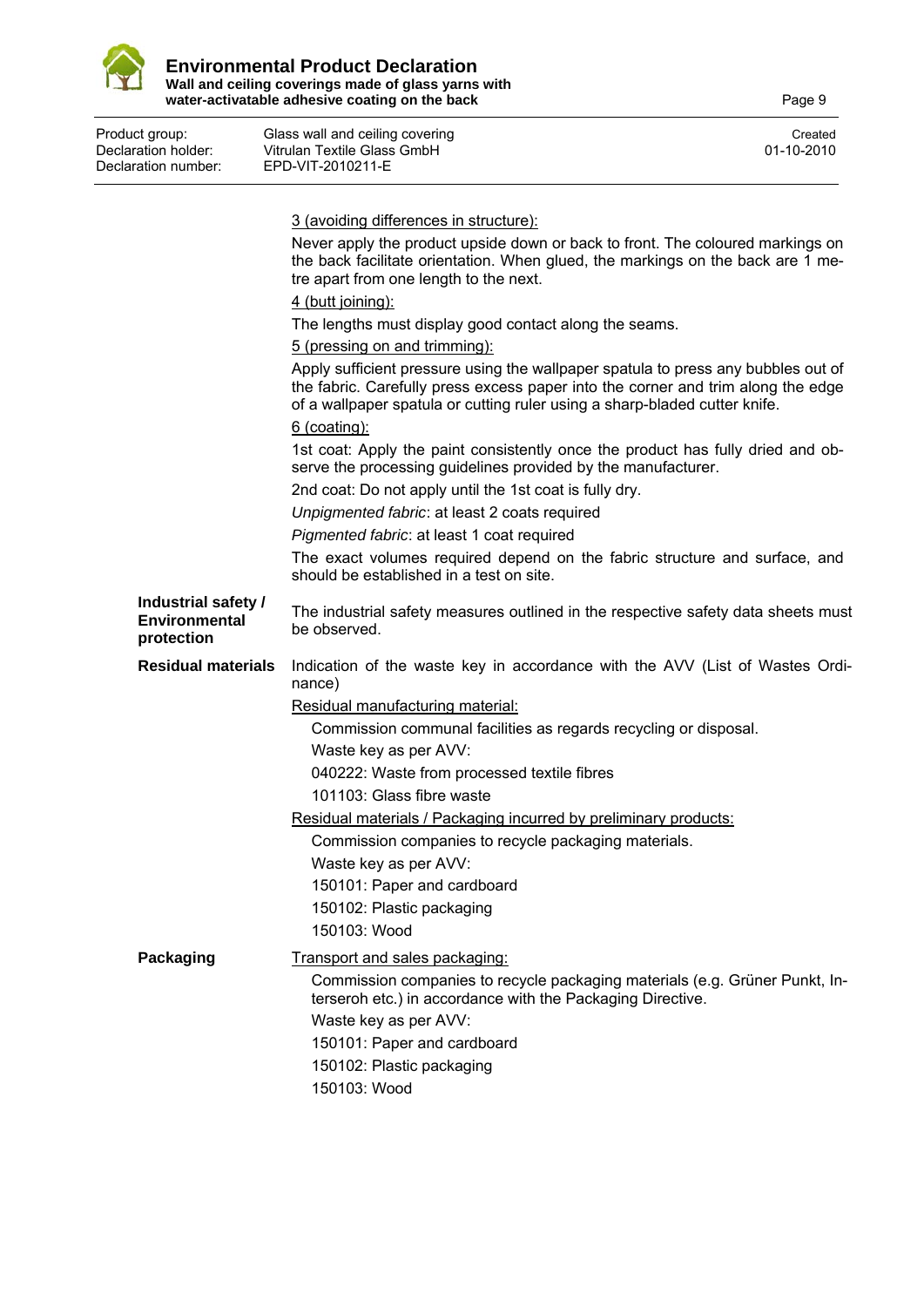

Product group: Glass wall and ceiling covering Created Created Created Created Declaration holder: Vitrulan Textile Glass GmbH 01-10-2010<br>Declaration number: EPD-VIT-2010211-E Declaration number: EPD-VIT-2010211-E

### **5 Condition of use**

| <b>Contents</b>                        | Coating contents are selected in line with the criteria of the Öko-Tex Standard<br>100 / Class 1 (Öko-Tex® Standard 100).                                                                                                                                                                                                           |
|----------------------------------------|-------------------------------------------------------------------------------------------------------------------------------------------------------------------------------------------------------------------------------------------------------------------------------------------------------------------------------------|
| <b>Relationships be-</b><br>and health | When wall and ceiling coverings made of glass yarns with water-activatable ad-<br>tween environment hesive on the back are used as designated, the emissions or otherwise release of<br>harmful substances are below the detection limits. This is confirmed by external<br>monitoring in accordance with the Öko-Tex standard 100. |

Useful life The useful life for wall and ceiling coverings made of glass yarns with wateractivatable adhesive on the back is similar to that of the entire building.

### **6 Extraordinary effects**

| <b>Fire</b> | Of relevance for fire performance<br>• Building material class (EN DIN 13501-1:2007 (DIN EN 13501-1) or applica-<br>ble national regulation):<br>Classification of all products in Class B-s1, d0<br>B (fire performance): very low contribution towards fire                              |
|-------------|--------------------------------------------------------------------------------------------------------------------------------------------------------------------------------------------------------------------------------------------------------------------------------------------|
|             | s1 (smoke development): 30 sec flame impingement; flame propagation $\leq$ 150<br><sub>mm</sub><br>d0 (flaming droplets/particles): no flaming droplets/particles                                                                                                                          |
|             | • Testing toxic combustion gases as per DIN 53436 at 400 $^{\circ}$ C:<br>The flue gases can be assessed as harmless under the selected test conditions<br>(see section 9, Documentation).                                                                                                 |
| Water       | In the case of wall and ceiling coverings with water-activatable adhesive on the<br>back, unforeseen water impingement does not cause any water-polluting con-<br>tents of verifiable volumes to be washed out (please refer to the Öko-Tex certifi-<br>cate in section 9, Documentation). |

### **7 Re-use phase**

| Re-use             | When the building is demolished, pure segregation of wall and ceiling coverings<br>made of glass yarns with water-activatable adhesive on the back is not possible<br>from the remaining structure. All of the residual materials are regarded as building<br>rubble. |
|--------------------|-----------------------------------------------------------------------------------------------------------------------------------------------------------------------------------------------------------------------------------------------------------------------|
| <b>Further use</b> | Wall and ceiling coverings made of glass yarns can not be subjected to further<br>use.                                                                                                                                                                                |
| <b>Recycling</b>   | Nor is recycling possible as pure segregation from the remaining structure is<br>impossible.                                                                                                                                                                          |
| <b>Further use</b> | Uncoated residual materials comprising wall and ceiling coverings made of glass<br>yarns with water-activatable adhesive on the back are largely recycled.                                                                                                            |
|                    | Coated residual materials comprising wall and ceiling coverings made of glass<br>yarns with water-activatable adhesive on the back are currently landfilled or di-<br>rected to thermal recycling / disposal.                                                         |
|                    | Packaging materials are recycled by service-providers.                                                                                                                                                                                                                |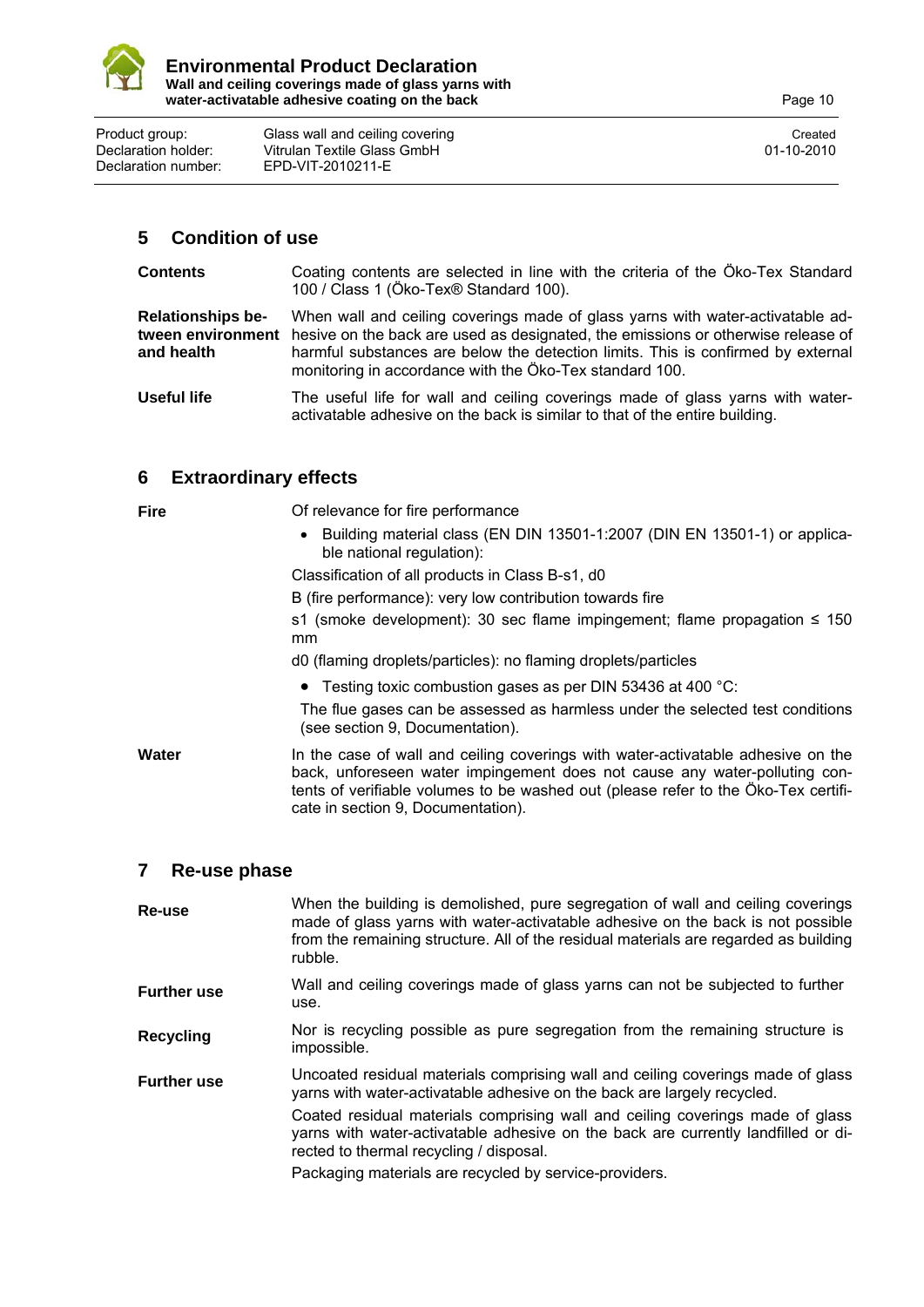

Product group: Glass wall and ceiling covering Created Created Created Created Created Declaration holder: Vitrulan Textile Glass GmbH 01-10-2010 Declaration number: EPD-VIT-2010211-E

**Disposal** The waste key number for production leftovers in the manufacture of wall and ceiling coverings made of glass yarns with water-activatable adhesive on the back is 101103 (glass fibre waste). Non-recycled wall and ceiling coverings made of glass yarns with wateractivatable adhesive on the back can be disposed of as normal building rubble (waste key 170904); packaging is either thermally recycled, landfilled or reused.

### **8 Life Cycle Assessment**

### **8.1 Information on system definition and modelling the life cycle**

**Declared unit** The Declaration refers to 1 m<sup>2</sup> wall and ceiling covering with water-activatable adhesive coating on the back with a grammage of 184 g/m².

**System limits** For manufacturing, the system limits concern extraction of the raw material to delivery of the product ready for shipping, i.e. cradle-to-gate. Transport to the site has not been included in calculating the Life Cycle Assessment and requires supplementing.

> Apart from the manufacture of preliminary products for glass production, manufacturing of the product also includes manufacture of the raw materials used for coating the glass fabric.

The following individual processes have been included:

- Provision processes concerning preliminary products and energy
- Manufacturing processes for wall and ceiling coverings made of glass fibres with water-activatable adhesive coating on the back
- Transporting the raw materials to the plant
- Packaging and disposal thereof

The usage and disposal stages of wall and ceiling coverings made of glass yarns have not been taken into consideration in this study and need to be supplemented for assessment within the context of the respective building.

**Assumptions and estimates**  Production and the ensuing effects associated with the environment were estimated by means of literary research as regards starch modification as modified starch accounts for a considerable share of the product. Primary data was recorded for the remaining data or secondary data already available from the GABI 4 data bank used.

**Cut-off criteria** All operating data, i.e. all of the starting materials used, thermal energy, internal fuel consumption and electricity consumption, all direct production waste as well as all emission measurements available were taken into consideration in the Assessment. Assumptions were made as regards the transport expenses associated with all input and output data taken into consideration. Accordingly, material and energy flows with a share of less than 1 per cent were also considered.

It can be assumed that the total of all neglected processes does not exceed 5% in the effective categories.

Machinery and plants required in the manufacturing process are neglected.

**Transport** All transports of raw materials and consumables used were taken into consideration in the Assessment.

> The average transport distance for the distribution chain in Germany (plant to site) has not been taken into consideration in the Life Cycle Assessment; according to the manufacturer, it is 411 km.

**Period under**  The primary data used refers to production year 2009.

**review**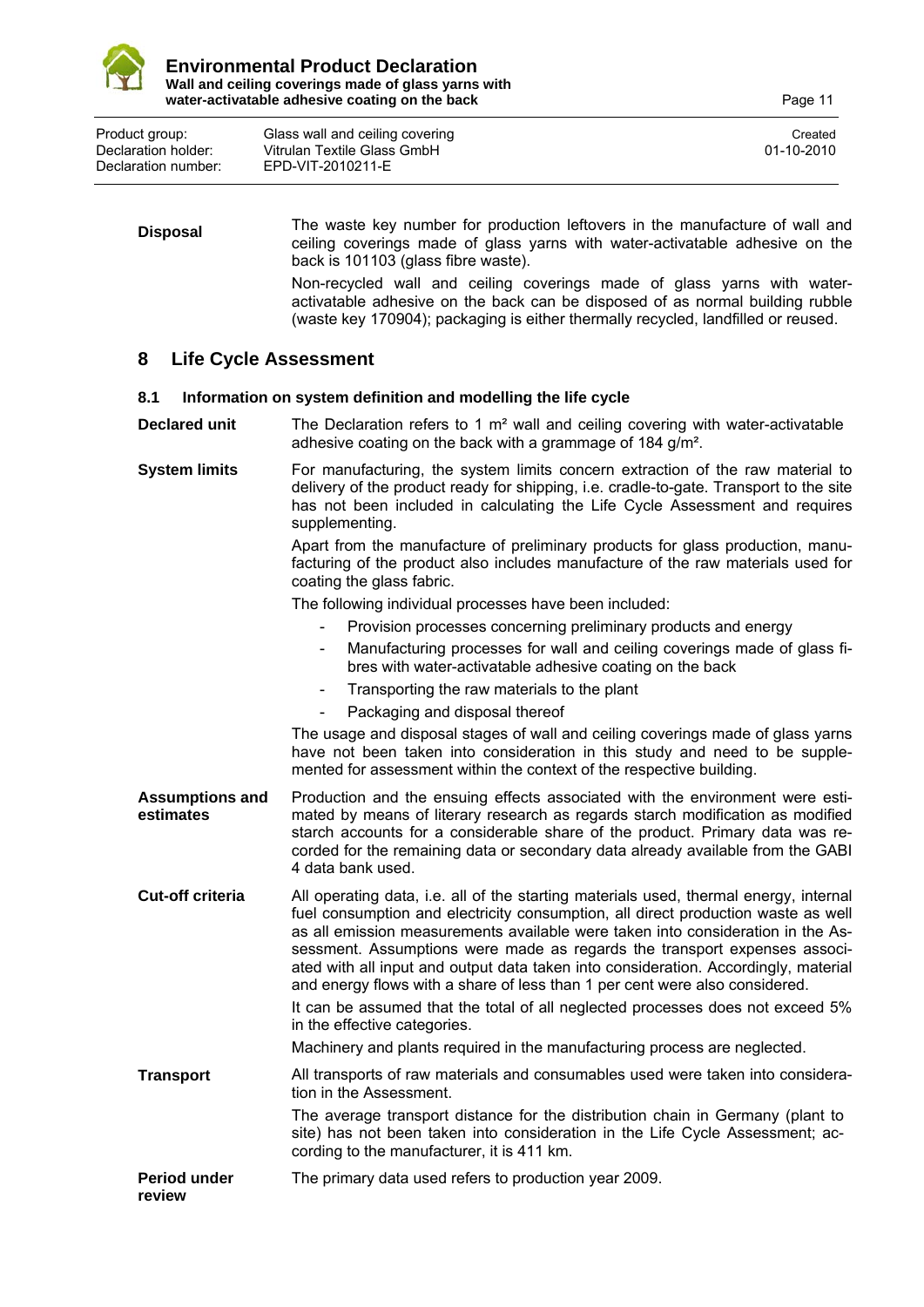

Product group: Glass wall and ceiling covering Created Created Created Created Created Declaration holder: Vitrulan Textile Glass GmbH 01-10-2010 Declaration number: EPD-VIT-2010211-E

**Background data** GaBi 4 2009 – the software system for comprehensive analysis developed by PE INTERNATIONAL (GaBi 4) – was used for modelling the life cycle for the manufacture of wall and ceiling coverings made of glass yarns with water-activatable adhesive coating on the back. The data items contained in the GaBi data base are documented in the online GaBi documentation. The basic data in the GaBi data base was applied for energy, transport and consumables. The Life Cycle Assessments for the plant in Germany under review have been drawn up for Germany. This means that apart from the production processes under these marginal conditions, the pre-stages also of relevance for Germany such as provision of electricity or energy carriers were used. **Data quality** GaBi 4 2009 – the software system for comprehensive analysis developed by PE International (GaBi 4) – was used for modelling the life cycle for the manufacture of wall and ceiling coverings made of glass yarns with water-activatable adhesive coating on the back. All of the background data records of relevance for manufacturing wall and ceiling coverings made of glass yarns were taken from the GaBi 4 software data base. The data used was last revised less than 8 years ago. In addition to the primary data relating to production of wall and ceiling coverings made of glass yarns with water-activatable adhesive on the back at Vitrulan Textile Glass GmbH, primary data on the manufacture of glass threads was also recorded among the suppliers (textured textile glass; please refer to the flow chart). The requisite background data on the raw materials used was modelled specifically or taken from the GaBi data base. Modelling the glass threads used as weft material was on the basis of a supplier recipe with an estimate as regards energy consumption and emission calculations. The data on the provision of preliminary products for coating was taken from the GaBi data base. Estimates were made based on literary research as regards modification of starch. **Allocation** Where necessary, plant data was allocated quantitatively. **Thermal recycling of waste and packaging**  As regards thermal recycling of packaging, the energy obtained as electricity and/or thermal energy from natural gas is allocated to Germany as the point of reference and assigned to the life cycle section of manufacturing in terms of definition.

### **8.2 Depicting the analyses and evaluations**

The following section depicts the life cycle inventory analysis in terms of material and energy resources as well as waste incurred.

**Primary energy** One square metre of wall and ceiling coverings made of glass varns with wateractivatable adhesive on the back complies with non-regenerative primary energy consumption of 14.64 MJ/m².

> Apart from the share of regenerative energy from electricity or thermal energy, the percentage of regenerative primary energy amounting to 1.42 MJ/m² is primarily attributable to solar energy (see Fig. 5) which is absorbed by the starch.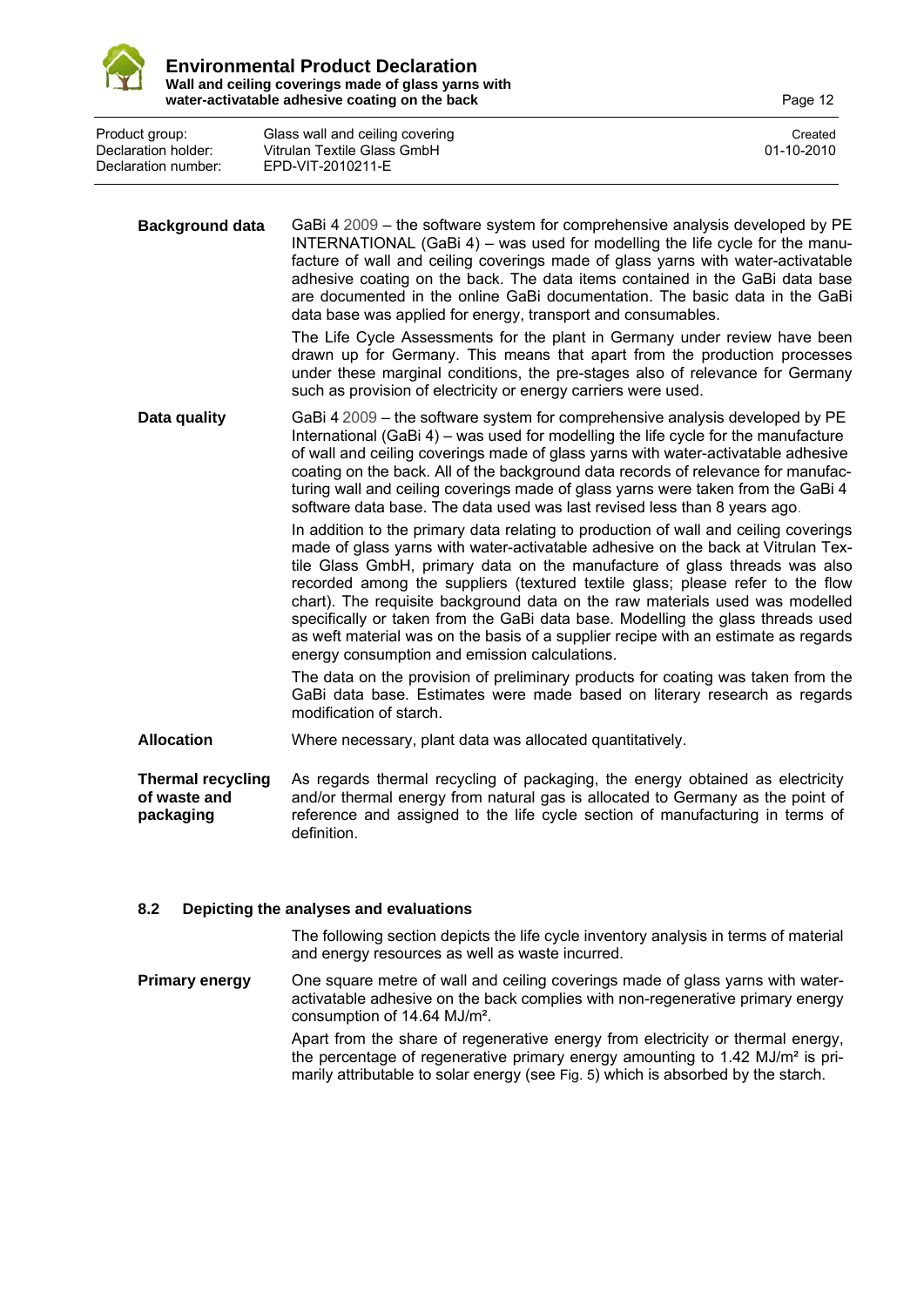

#### Product group: Glass wall and ceiling covering Created Created Created Created Declaration holder: Vitrulan Textile Glass GmbH<br>Declaration number: FPD-VIT-2010211-F Declaration number: EPD-VIT-2010211-E

### **Table 3: Primary energy consumption**

| <b>Primary energy</b>           | Unit | <b>Volume</b> |
|---------------------------------|------|---------------|
| Non-regenerative primary energy | [MJ] | 14.64         |
| Regenerative primary energy     | [MJ] | 1 42          |

As the raw materials for coating (dark blue in the following graphic) include glaze and adhesive, they are associated with the highest effects (40.2%).



### **Fig. 3: Primary energy consumption**

The adhesive requires increased energy during production as it is dried using thermal energy in addition to manufacture of the glaze coating which is why the share of production is also high (30.5%).

The percentage of raw materials required for glass manufacture accounts for the third highest effects (27.7%). the lower share compared to coating is attributable to the fact that the mass percentage of glass is smaller which in turn has a relative reduction in the effects on primary energy consumption.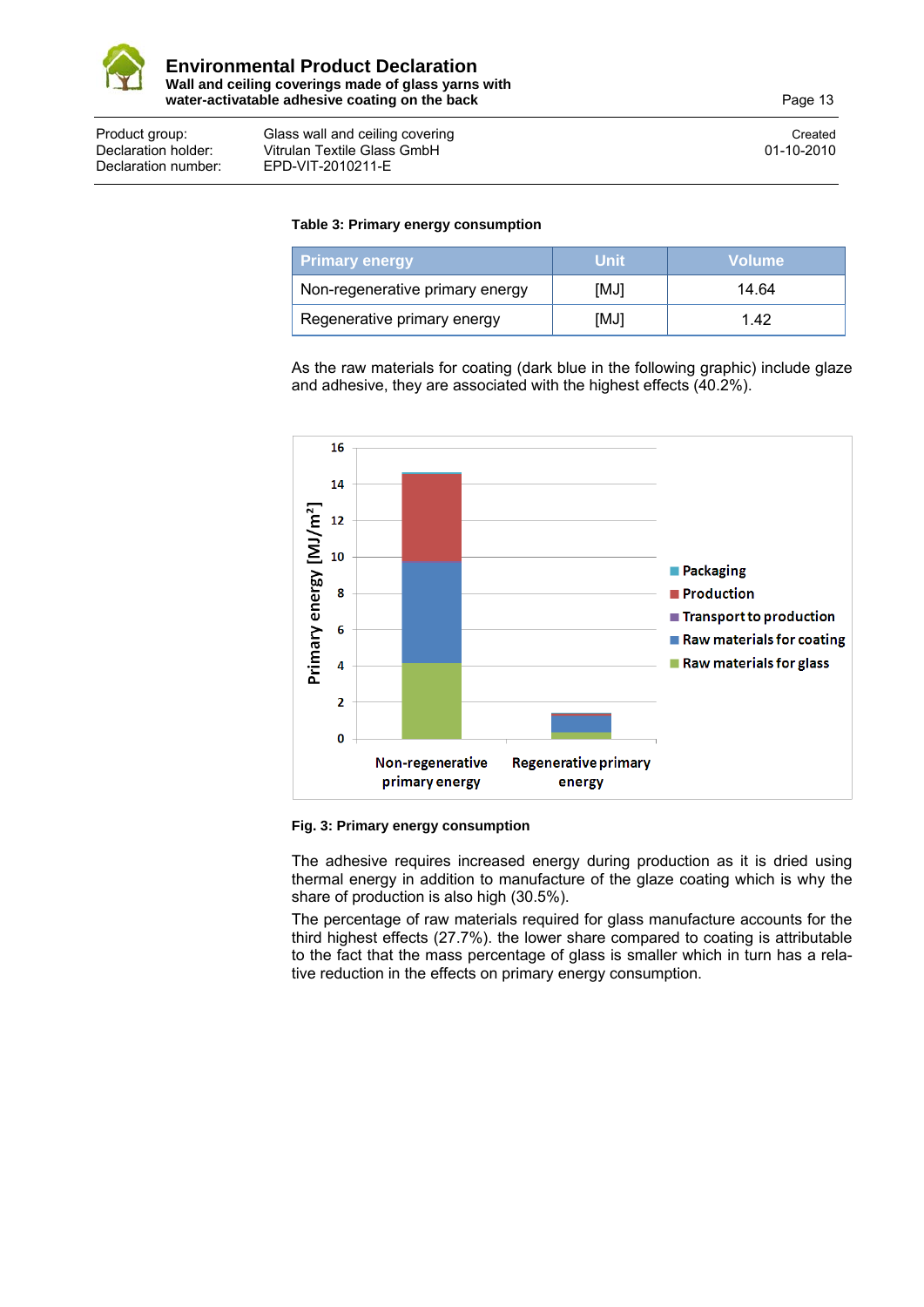

Product group: Class wall and ceiling covering<br>
Declaration holder: Vitrulan Textile Glass GmbH<br>
01-10-2010 Declaration holder: Vitrulan Textile Glass GmbH<br>Declaration number: EPD-VIT-2010211-E Declaration number: EPD-VIT-2010211-E



**Fig. 4: Share of non-regenerative primary energy carriers** 



**Fig. 5: Share of regenerative primary energy carriers**

| Water<br>requirements | The water consumption for manufacturing 1 $m2$ of wall and ceiling coverings<br>made of glass yarns including the upstream chain complies with 7.83 litres.                                          |
|-----------------------|------------------------------------------------------------------------------------------------------------------------------------------------------------------------------------------------------|
|                       | A major percentage of this is accounted for by the fabric coating as the glaze<br>and adhesive display a water content of approx. 80%. Just under 10% of the<br>water is added in Marktschorgast.    |
| Waste                 | The following table depicts the waste volumes incurred in the manufacture of 1<br>m <sup>2</sup> of wall and ceiling coverings made of glass yarns with water-activatable adhe-<br>sive on the back: |
|                       | Mining waste represents the largest share of pile waste which is primarily attrib-<br>utable to the production of electric energy.                                                                   |
|                       | Special waste is incurred primarily during upstream manufacture of raw materials.<br>Radioactive waste is exclusively incurred in generating electricity in nuclear<br>power plants.                 |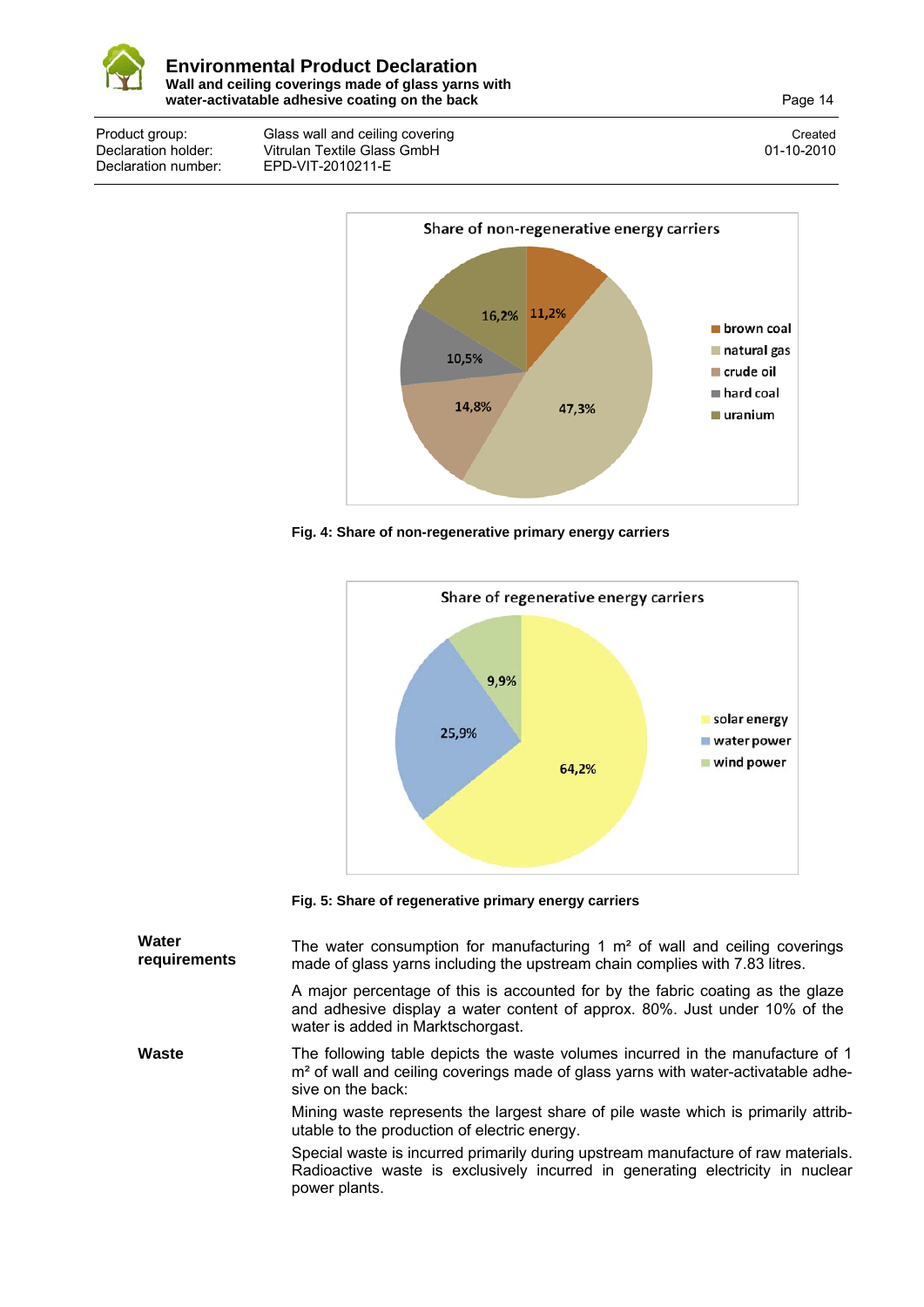

Declaration number: EPD-VIT-2010211-E

### Product group: Glass wall and ceiling covering Created Created Created Created Declaration holder: Vitrulan Textile Glass GmbH 01-10-2010

#### **Table 4: Waste**

| <b>Waste</b>                                           | <b>Unit</b> | <b>Volume</b> |
|--------------------------------------------------------|-------------|---------------|
| Mining waste / Pile waste                              | [kg]        | 2.30E+00      |
| Commercial<br>similar<br>waste<br>to<br>domestic waste | [kg]        | $3.22E - 03$  |
| Special waste                                          | [kg]        | 1.15E-03      |
| Radioactive waste                                      | [kg]        | 8.38E-04      |

### **Estimated impact** The effects referred to above can also be observed in the effect categories: on account of its lower quantitative share in the coating, the glass has a less extensive effect on the coating than the raw materials.

The global warming potential (GWP) is mainly influenced by the glass and production of the actual coating. This is attributable to the glass manufacturing process on the one hand: melting causes carbon dioxide to evaporate from the limestone. The effects of energy consumption arise during production. The GWP is positively influenced by the input of carbon dioxide to starch during growth.

The share attributable to production is higher as regards the ozone depletion potential. The ODP is primarily influenced by the provision of energy.

The acidification potential however displays an entirely different picture: the maximum influence is displayed by coating raw materials (especially by titanium dioxide).

Once again, the overfertilisation potential (NP) is heavily influenced by the materials used (for glass, coating and adhesive). One reason for this involves starch as it is fertilised during growth. The percentage of NP for glass is attributable to energy consumption.

The photochemical ozone creation potential (POCP) is largely caused by the base materials used – and therefore primarily attributable to energy consumption.

### **Table 5: Effect categories**

| <b>Effect categories</b> | <b>Unit</b>        | Volume   |
|--------------------------|--------------------|----------|
| GWP                      | [kg $CO2$ equiv.]  | 7.60E-01 |
| <b>ODP</b>               | [kg $R11$ equiv.]  | 6.36E-08 |
| AP                       | [kg $SO2$ equiv.]  | 4.05E-03 |
| <b>NP</b>                | [kg $PO4$ equiv.]  | 2.65E-04 |
| <b>POCP</b>              | [kg ethene equiv.] | 2.04E-04 |

The shares of the various sections are visualised in relative terms in the following graphic. Transporting the raw materials to the production facility in Marktschorgast and product packaging only play a subordinate role.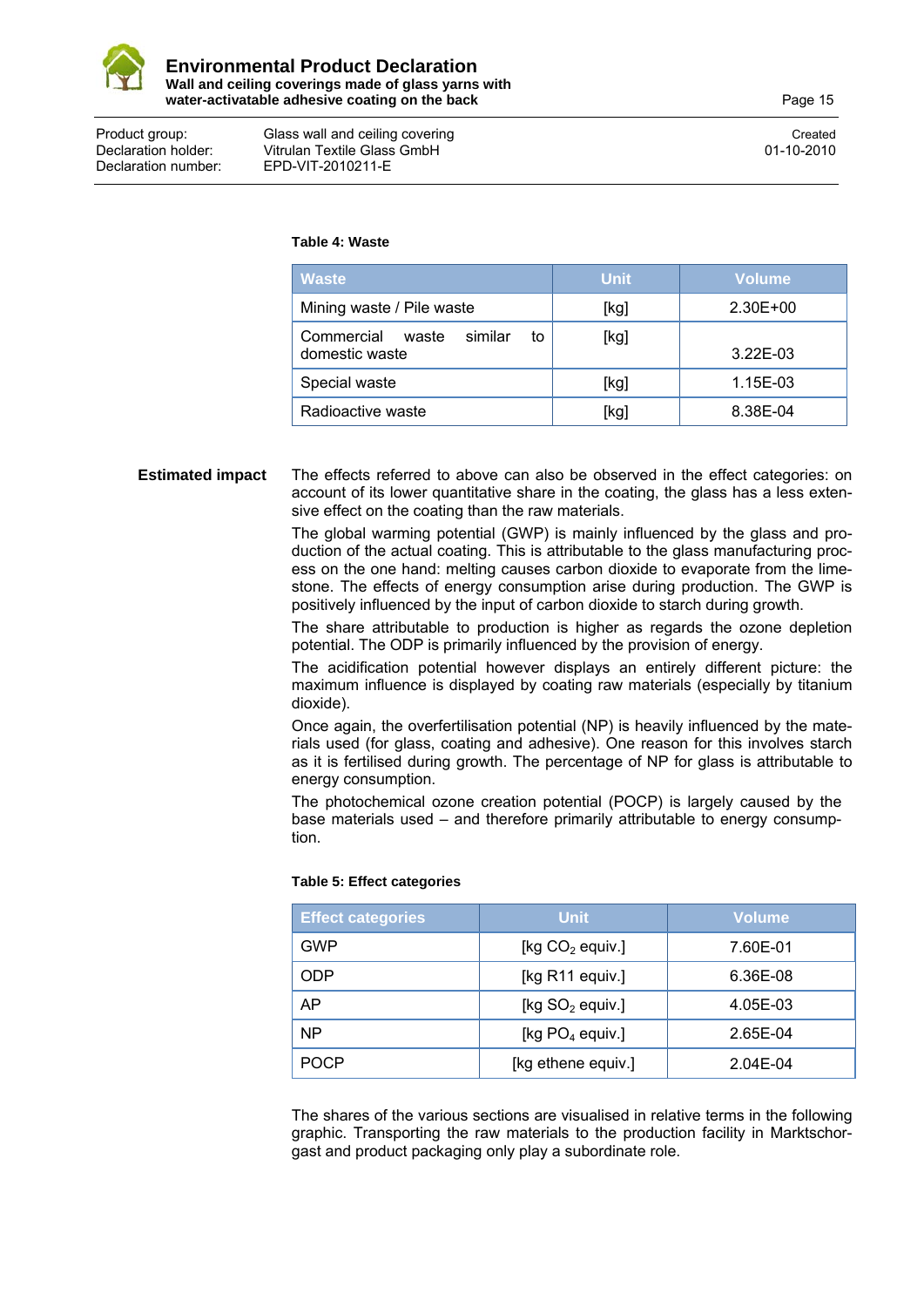

Product group: Glass wall and ceiling covering Created Created Created Created Declaration holder: Vitrulan Textile Glass GmbH<br>Declaration number: FPD-VIT-2010211-F Declaration number: EPD-VIT-2010211-E



**Fig. 6: Relative contributions of effective categories**

### **9 Requisite evidence**

**9.1 Pollutant test Measuring agency:** Hohenstein Textile Testing Institute GmbH & Co.KG, Hohenstein

**Test reports, date:** 10.0.74686, 22 March 2010 (=03.0.8293 ZV7)

**Result:** Certification in accordance with Öko-Tex Standard 100, confirmation of confidence in textiles – Textiles for product class i (products for babies) tested for pollutants

### **Table 6: Results of the Öko-Tex Standard 100**

| <b>Test</b>                               | <b>Result</b>   |
|-------------------------------------------|-----------------|
| pH value                                  | $\leq 7$        |
| Formaldehyde                              | n.n.            |
| Phenols                                   | n.n.            |
| Extractable heavy metals and heavy metals | Product class I |
| Odour                                     | n.n.            |

**9.2 Testing toxic Measuring agency:** Elektro-Physik Aachen GmbH (epa Aachen), Aachen **combustion gases Test reports, date:** 7/2010, 25 January 2010

**Result:** Confirmation of toxicological safety of combustion gases in accordance with DIN 53436 at 400 °C

"The flue gases pertaining to the tested material can be assessed as harmless under the selected test conditions."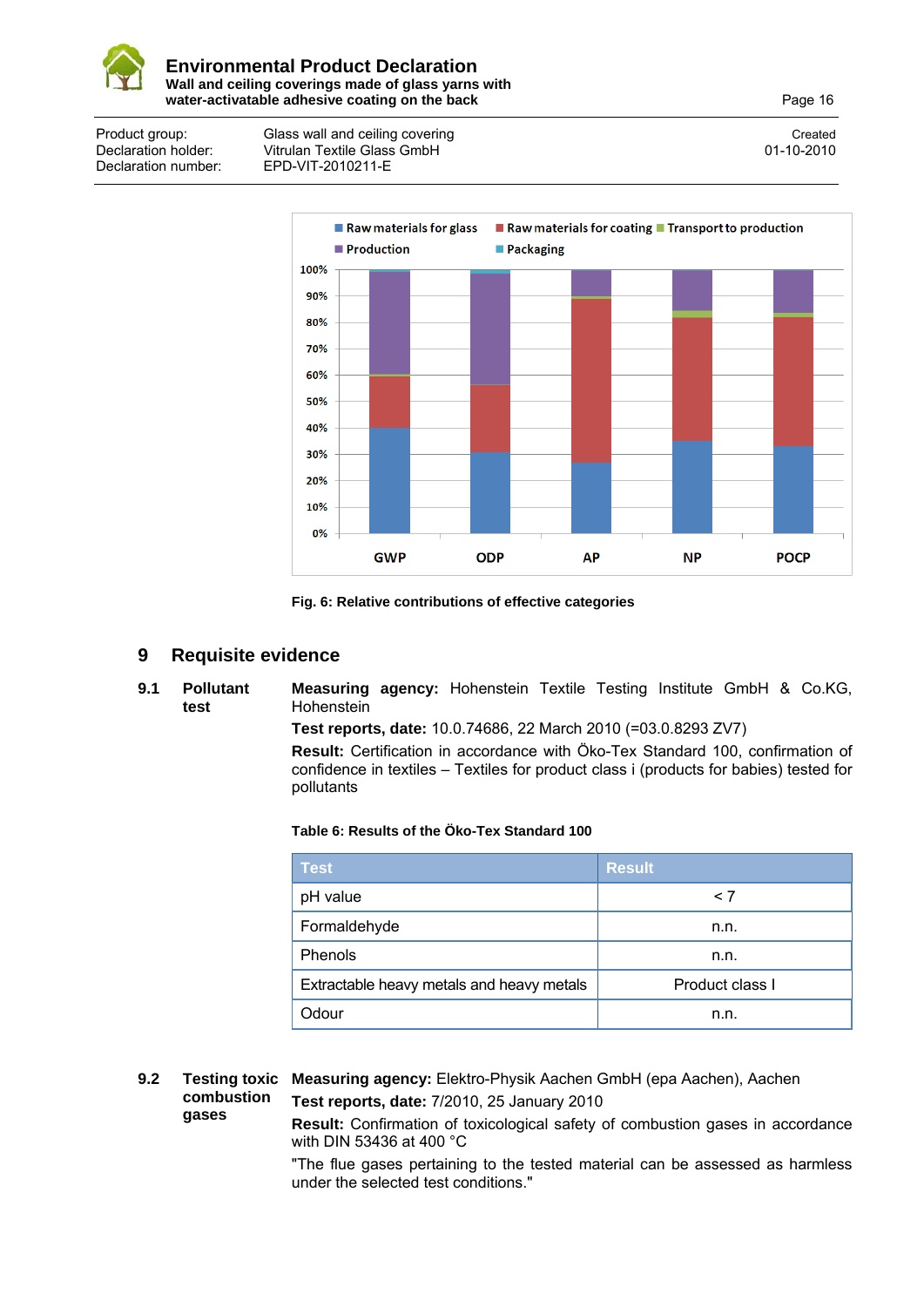

Product group: Glass wall and ceiling covering Created Created Created Created Declaration holder: Vitrulan Textile Glass GmbH 01-10-2010<br>Declaration number: EPD-VIT-2010211-E Declaration number: EPD-VIT-2010211-E

### **10 PCR document and examination**

This Declaration is based on the PCR "Glass wall and ceiling coverings" document, 2010-04

Review of the PCR document by the Expert Committee. Chairman of the Expert Committee: Prof. Dr.-Ing. Hans-Wolf Reinhardt (University of Stuttgart, IWB) Independent examination of the Declaration in accordance with ISO 14025:  $\square$  internal  $\square$  external

Validation of the Declaration: Dr. Frank Werner

### **11 Literature**

| ULLMANNS <sub>2008</sub>                   | J.R. Daniel et al. (2008): Starch. Published by Wiley-VCH Verlag GmbH & Co.<br>KGaA, from Ullmann's Encyclopaedia of Industrial Chemistry (Online Library) on<br>29.06.2010:                                                        |  |
|--------------------------------------------|-------------------------------------------------------------------------------------------------------------------------------------------------------------------------------------------------------------------------------------|--|
|                                            | http://mrw.interscience.wiley.com/emrw/9783527306732/ueic/article/a25_001/curr<br>ent/html#a25 001-sec1-0002                                                                                                                        |  |
| <b>Institut Bauen und</b><br><b>Umwelt</b> | Guidelines on formulating the product-specific requirements of the Environmental<br>Product Declarations (Type III) for building products, www.bau-umwelt.com                                                                       |  |
| GaBi 4 2009                                | GaBi 4: Software and data base for comprehensive analysis. LBP, University of<br>Stuttgart and PE International, 2001-2009.                                                                                                         |  |
| <b>Öko-Tex® Standard</b><br>100            | Öko-Tex Standard 100 (test and certification system for textile raw, intermediate<br>and end products):<br>http://www.oeko-<br>tex.com/OekoTex100 PUBLIC/content5.asp?area=hauptmenue&site=oekotexsta<br>ndard100&cls=01            |  |
| <b>PCR 2010</b>                            | PCR glass wall and ceiling coating, Institut Bauen und Umwelt e.V., version 04/2010                                                                                                                                                 |  |
| <b>Standards and legislation</b>           |                                                                                                                                                                                                                                     |  |
| <b>ISO 9001</b>                            | ISO 9001, Quality Management Systems - Requirements; version in 3 languages<br>DIN EN ISO 9001:2008                                                                                                                                 |  |
| <b>DIN EN 13501-1</b>                      | DIN EN 13501-1, Classification of building products and methods by fire perform-<br>ance - Part 1: Classification with the results of tests on fire performance by build-<br>ing products; German version EN 13501-1:2007 + A1:2009 |  |
| ISO 13934-1                                | ISO 13934-1, Textiles - Tensile properties of fabrics - Part 1: Determination of<br>maximum force and elongation at maximum force using the strip method; German<br>version EN ISO 13934-1:1999                                     |  |
| <b>ISO 14025</b>                           | ISO 14025: 2007-10, Environmental Designations and Declarations - Type III<br>Environmental Declarations - Basic Principles and Processes (ISO 14025:2006);<br>German and English versions                                          |  |
| <b>ISO 14040</b>                           | ISO 14040:2006-10, Environment Management - Life Cycle Assessment - Basic<br>Principles and Framework Conditions (ISO 14040:2006); German and English<br>versions EN ISO 14040:2006                                                 |  |
| <b>ISO 14044</b>                           | ISO 14044:2006-10, Environment Management - Life Cycle Assessment - Re-<br>quirements and Instructions (ISO 14044:2006); German and English versions EN<br>ISO 14044:2006                                                           |  |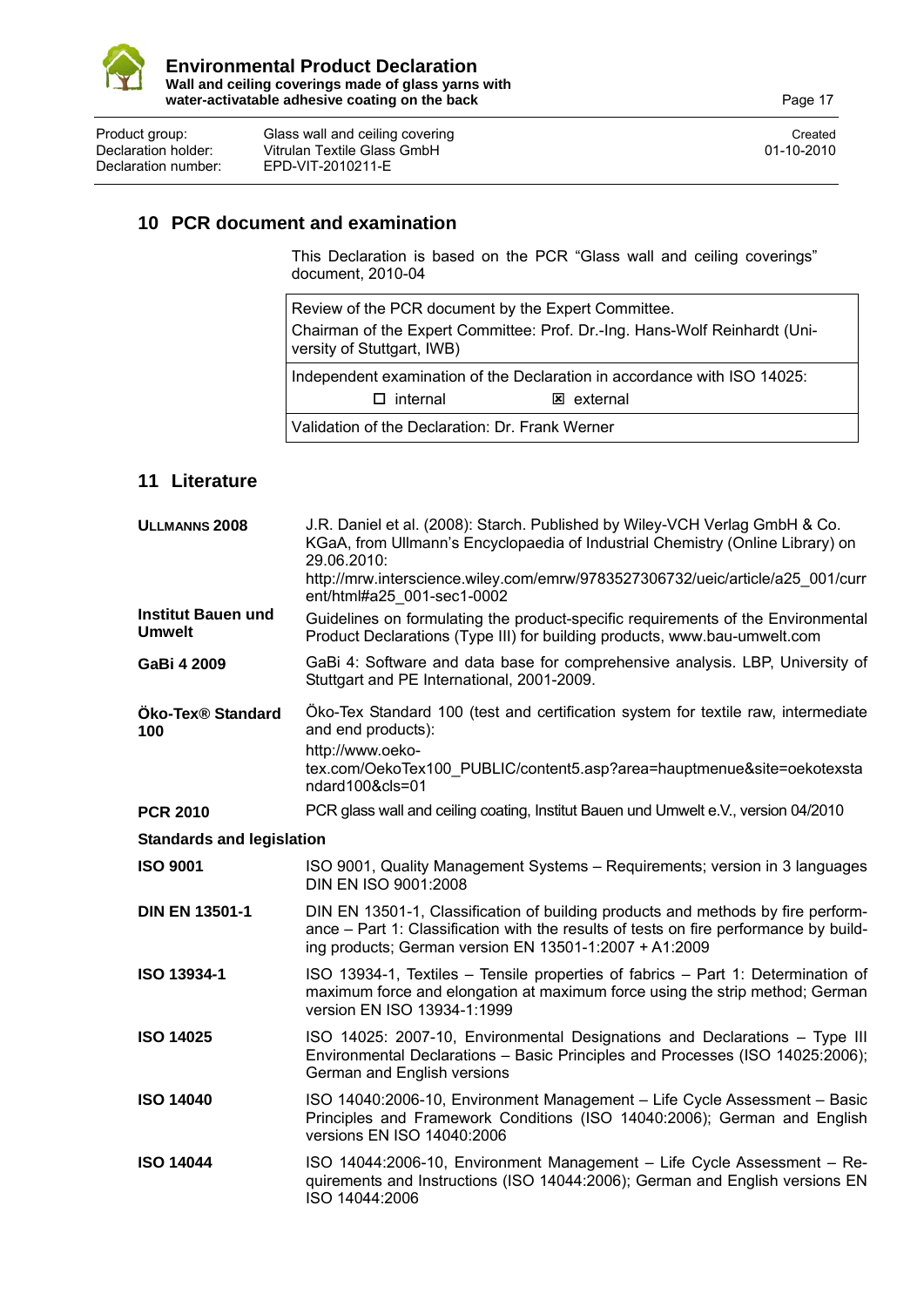



**Institut Bauen** und Umwelt e.V. **Publisher:** 

Institute Construction and Environment e.V. (IBU) Rheinufer 108 53639 Königswinter Tel.: +49 (0)2223 296679-0 Fax: +49 (0)2223 296679-1 E-mail: info@bau-umwelt.com Internet: www.bau-umwelt.com

**Layout:**  PE INTERNATIONAL

**Photo credits:**  Vitrulan Textile Glass GmbH, 95509 Marktschorgast, Germany

**Vitrulan Textile Glass GmbH**  Bernecker Str. 8 D-95509 Marktschorgast Tel.: +49 (0)9227 77-0 Fax: +49 (0)9227 77-700 E-mail: textile-glass@vitrulan.com Internet: www.vitrulan.com